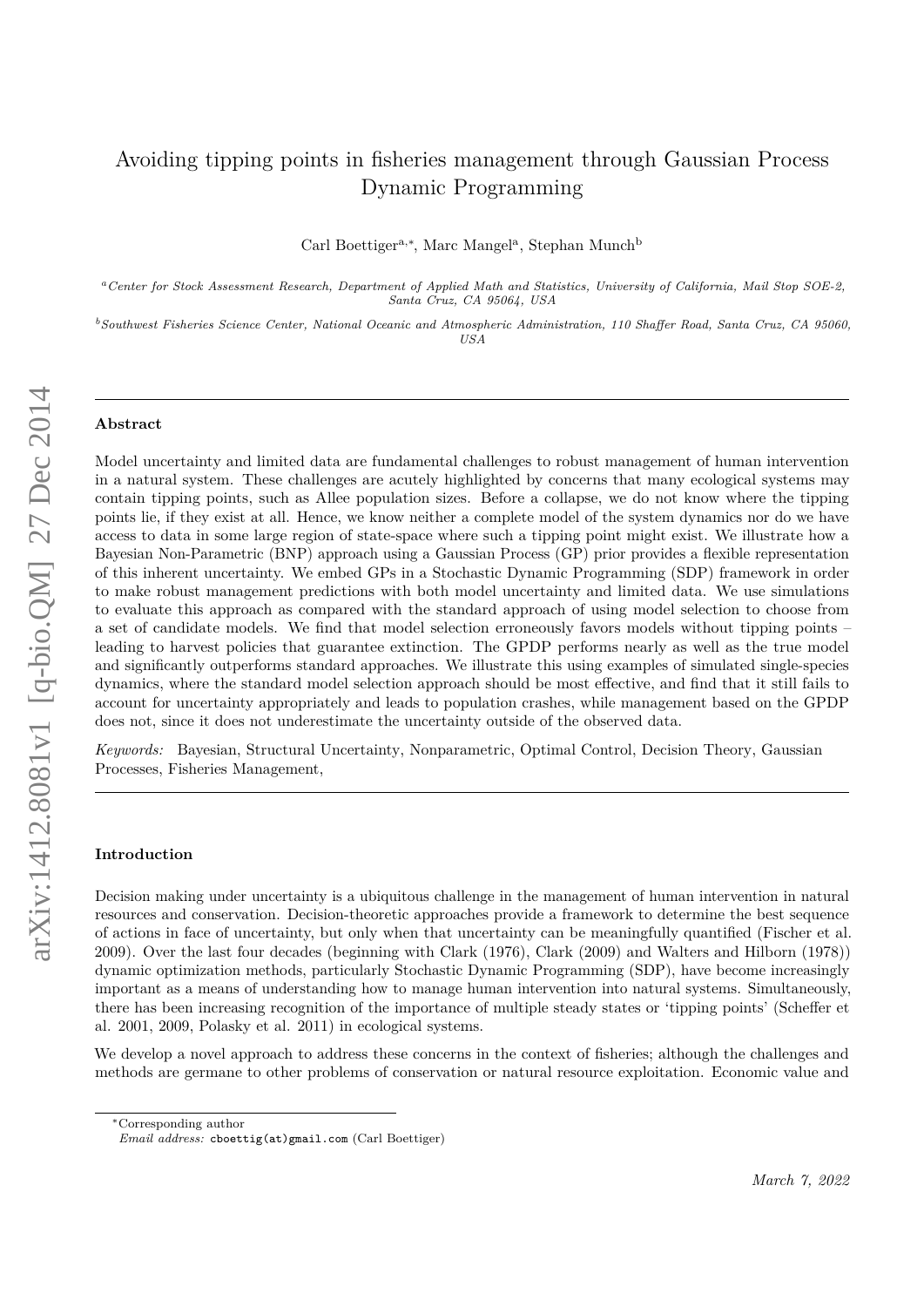ecological concern have made marine fisheries the crucible for much of the founding work on management under uncertainty (Gordon 1954, Clark 1976, 2009, May et al. 1979, Reed 1979, Ludwig and Walters 1982).

Even if we know the proper deterministic description of the biological system, there is intrinsic stochasticity in biological dynamics, measurements, and implementation of policy (*e.g.* Reed 1979, Clark and Kirkwood 1986, Roughgarden and Smith 1996, Sethi et al. 2005). We may also lack knowledge about the parameters of the biological dynamics (parametric uncertainty, *e.g.* Ludwig and Walters 1982, Hilborn and Mangel 1997, McAllister 1998, Schapaugh and Tyre 2013), or even not know which model is proper description of the system (structural uncertainty, *e.g.* Williams 2001, Cressie et al. 2009, Athanassoglou and Xepapadeas 2012). Of these, the latter is generally the hardest to quantify. Typical approaches confront the data with a collection of models, assuming that the true dynamics (or reasonable approximation) is among the collection and then use model choice or model averaging to arrive at a conclusion (Williams 2001, Cressie et al. 2009, Athanassoglou and Xepapadeas 2012). Even setting aside other concerns (see Cressie et al. (2009)), these approaches are unable to describe uncertainty outside the observed data range.

Structural uncertainty is particularly insidious when we try to predict outside of the range of observed data (Mangel et al. 2001) because we are extrapolating into unknown regions. In management applications, this extrapolation uncertainty is particularly important since (a) management involves considering actions that may move the system outside the range of observed behavior, and (b) the decision tools (optimal control theory, SDP) rely on both reasonable estimates of the expected outcomes and on the weights given to those outcomes (*e.g.* Weitzman 2013). Thus characterizing uncertainty is as important as characterizing the expected outcome.

Tipping points in ecological dynamics (Scheffer et al. 2001, Polasky et al. 2011) highlight this problem because precise models are not available and data are limited such as around high stock levels or an otherwise desirable state. With perfect information, one would know just how far a system could be pushed before crossing the tipping point, and management would be simple. But we face imperfect models and limited data and, with tipping points, even small errors can have very large consequences, as we shall illustrate later. Because intervention may be too late once a tipping point has been crossed (but see Hughes et al. (2013)), management is often concerned with avoiding tipping points before any data about them are available.

The dual concerns of model uncertainty and incomplete data create a substantial challenge to existing decisiontheoretic approaches (Brozović and Schlenker 2011). We illustrate how Stochastic Dynamic Programming (SDP) (Mangel and Clark 1988, Marescot et al. 2013) can be implemented using a Bayesian Non-Parametric (BNP) model of population dynamics (Munch et al. 2005a). The BNP method has two distinct advantages. First, using a BNP model sidesteps the need for an accurate model-based description of the system dynamics. Second, a BNP model better reflects uncertainty when extrapolating beyond the observed data. This is crucial to providing robust decision-making when the correct model is not known (as is almost always true). [We use *robust* to characterize approaches that provide nearly optimal solutions without being sensitive to the choice of the (unknown) underlying model.]

This paper is the first ecological application of the SDP without an *a priori* model of the underlying dynamics. Unlike parametric approaches that can only reflect uncertainty in parameter estimates, the BNP method provides a broader representation of uncertainty, including uncertainty beyond the observed data. We will show that Gaussian Process Dynamic Programming (GPDP) allows us to find robust management solutions in face of limited data without knowing the correct model structure.

For comparisons, we consider the performance of management based on GPDP against management policies derived under several alternative parametric models (Reed 1979, Ludwig and Walters 1982, Mangel and Clark 1988). Rather than compare models in terms of best fit to data, we compare model performance in the concrete terms of the decision-maker's objectives.

# **Approach and Methods**

We first describe the requirements of dynamic optimization for the management of human intervention in natural resource systems. After that we describe three parametric models for population dynamics and the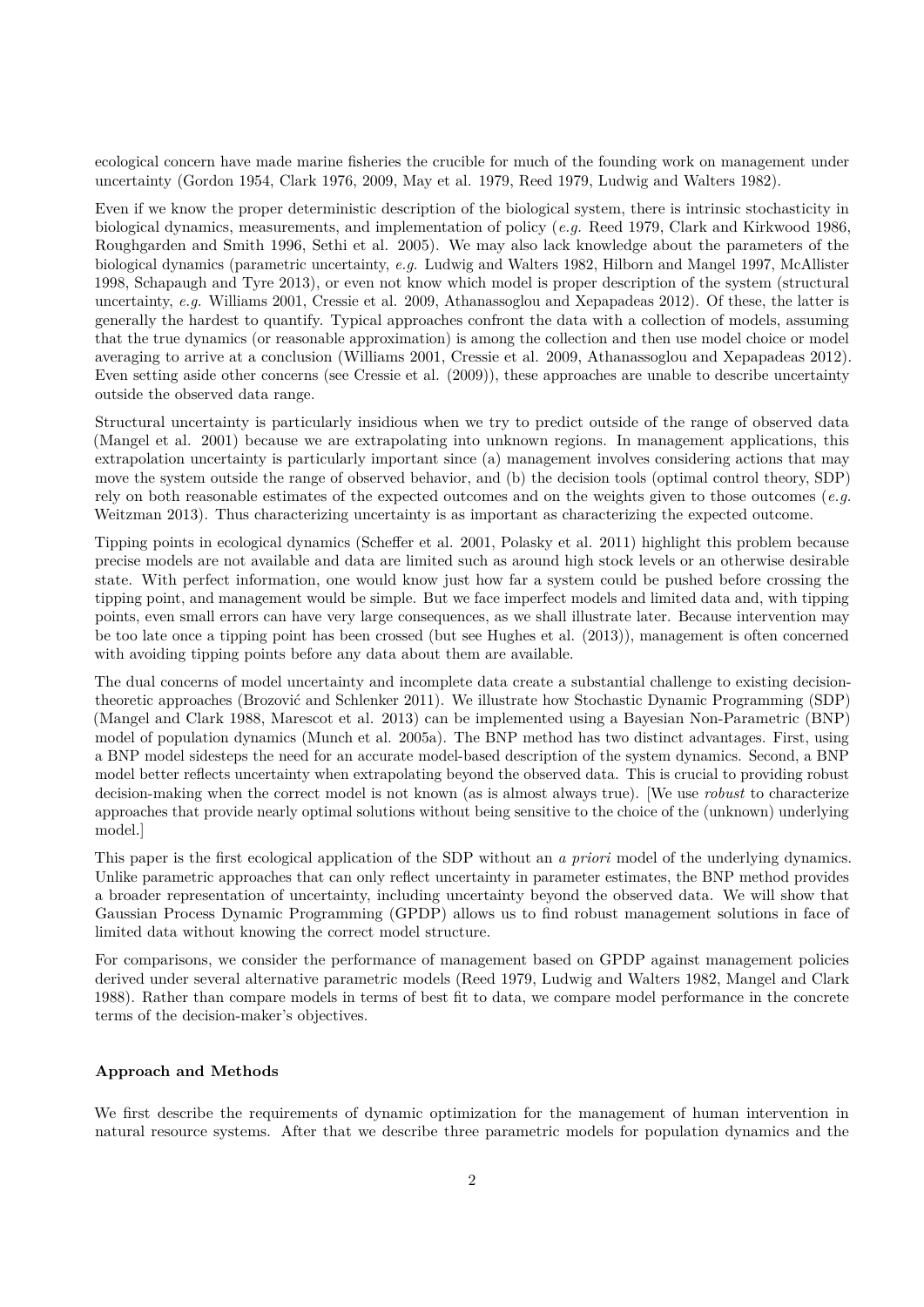Gaussian Process  $(GP)^1$  $(GP)^1$  description of population dynamics. All computer code used here has been embedded in the manuscript sources (see Xie (2013)), and an implementation of the GPDP approach is provided as an accompanying R package. Source code, R package and the CSV data files corresponding each figure are archived in the supplement (Boettiger et al. 2014).

#### *Requirements of dynamic optimization*

Dynamic optimization requires characterizing the dynamics of a state variable (or variables), a control action, and a value function. For simplicity, we consider only a single state variable. This is a best-case scenario for the parametric models because we simulate underlying dynamics from one of the three parametric models, whereas in the natural world we never know the "true" model. In addition, by choosing one-dimensional models with just a few parameters, we limit the chance that poor performance will be due to inability to estimate parameters accurately, something that becomes a more severe problem for higher-dimensional parametric models. Finally, the parametric models we consider are commonly used in modeling stock-recruitment dynamics or to model sudden transitions between alternative stable states.

We let  $X(t)$  denote the size (numbers or biomass) of the focal population at time  $t$  and assume that in the absence of take its dynamics are:

$$
X(t+1) = Z(t)f(X(t), \mathbf{p})
$$
\n<sup>(1)</sup>

Where  $Z(t)$  is log-normally distributed process stochasticity (Reed 1979) and **p** is a vector of parameters to be estimated from the data. We describe the three choices for  $f(X(t), \mathbf{p})$  in the next section. The control action is a harvest or take,  $h(t)$ , measured in the same units as  $X$ , at time  $t$ . Thus, in the presence of take, the population size on the right hand side of Eqn 1 is replaced by  $S(t) = X(t) - h(t)$ .

To construct the value function, we consider a return when  $X(t) = x(t)$  and harvest  $h(t) = h$  denoted as the reward,  $R(x(t),h)$ . For example, if the return is the harvest at time *t*, then  $R(x(t),h(t)) = \min(x(t),h(t))$ . We assume that future harvests are discounted relative to current ones at a constant rate of discount *δ* and ask for the harvest policy that maximizes total discounted harvest between the current time *t* and a final time *T*. That is, we seek to maximize over choices of harvest  $E[\sum_{t=0}^{T} R(X(t), h(t), t)\delta^t]$ , where the state dynamics are given by Eqn 1 and *E* denotes the expectation over future population states.

In order to find that policy, we introduce the value function  $V(x(t), t)$  representing the total discounted catch from time *t* onwards given that  $X(t) = x(t)$ . This value function satisfies an equation of SDP (Mangel and Clark 1988, Clark and Mangel 2000, Clark 2009 Mangel 2014),

$$
V(x(t),t) = \max_{h(t)} \{ R(h(t),x(t)) + \delta \cdot \mathbf{E}_{X(t+1)} \left[ V(X(t+1),t+1)|x(t),h(t)] \} \tag{2}
$$

where expectation is taken over all possible values of the next state,  $X(t + 1)$ , and maximized over all possible choices of harvest,  $h(t)$ . That is, at time *t*, when population size is  $x(t)$  and harvest  $h(t)$  is applied, the immediate return is  $R(h(t), x(t))$ . When the sole source of uncertainty is the process stochasticity term, *Z*, and thus the expectation in Eqn 2 is equivalent to taking expectations over  $Z(t)$ . That is

$$
\mathcal{E}_{X(t+1)}\left[V(X(t+1),t+1)|x(t),h(t)\right] = \mathcal{E}_{Z(t)}\left[V(Z(t)f(x(t)-h(t))|{\bf p}),t+1|x(t),h(t)\right] \tag{3}
$$

where the population size after the take is  $x(t) - h(t)$ , which is then translated into  $X(t + 1)$  by Eqn 1 (that is, we replace  $X(t+1)$  by  $Z(t)f(x(t)-h(t)|\mathbf{p})$ .

<span id="page-2-0"></span><sup>&</sup>lt;sup>1</sup>We abbreviate Gaussian Process as GP, which refers to the statistical model we use to approximate the population dynamics, and we use the term Gaussian Process Dynamic Programming (GPDP), to refer to the *use* of a GP as the underlying process model when solving a Dynamic Programming equation. Hence we will refer to the models as: GP, Ricker, Allen, etc, and the novel method we put forward here as GPDP.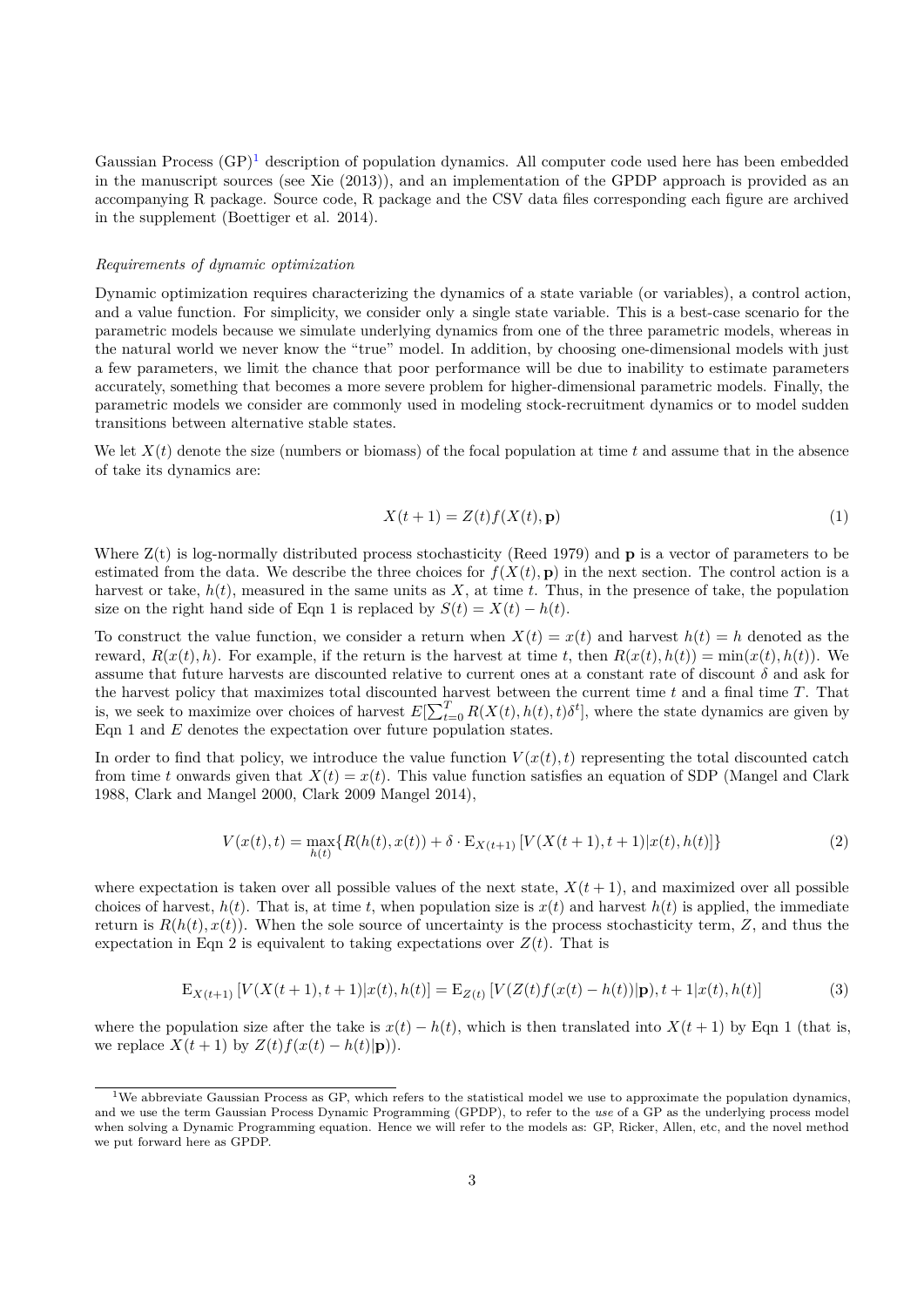When the parameters governing the dynamics are also uncertain, we take the expectation over the posterior distribution for the parameters:

$$
E_{X(t+1)}[V(X(t+1),t+1)|x(t),h(t)] = E_{\mathbf{p}|\text{data}}\{E_{Z(t)|\mathbf{p},\text{data}}[V(Z(t)f(x(t)-h(t)|\mathbf{p}),t)]\}
$$
(4)

When the underlying population dynamics are unknown (the case of structural uncertainty), the function f itself is uncertain and the expectation for the next state includes uncertainty in *f* as well. That is

$$
E_{X(t+1)}[V(X(t+1),t+1)|x(t),h(t)] = E_{\mathbf{p}|\text{data}}\{E_{f,Z(t)|\mathbf{p},\text{data}}[V(Z(t)f(x(t)-h(t)|\mathbf{p}),t)]\}
$$
(5)

We consider the finite time problem with  $T = 1000$ , which we solve using the standard value iteration algorithm (see Mangel and Clark 1988, Clark and Mangel 2000).

#### *Parametric Models*

We consider three candidate parametric models for the population dynamics: The Ricker model, the Allen model (Allen and Tanner 2005), and the Myers model (Myers et al. 1995), Eqns [\(6\)](#page-3-0)-[\(8\)](#page-3-1). In all three, we let *K* denote the carrying capacity and *r* the maximum per capita growth rate. The Ricker model has two parameters and the right hand side of Eqn 1 is

<span id="page-3-0"></span>
$$
f(S(t)|r, K) = S(t)e^{r(1-\frac{S(t)}{K})}
$$
\n(6)

The Allen model has three parameters

$$
f(S(t)|r, K, X_c) = S(t)e^{r\left(1 - \frac{S(t)}{K}\right)(S(t) - X_c)}
$$
\n(7)

where  $X_c$  denotes the location of the unstable steady state (i.e., the tipping point).

The Myers model also has three parameters:

<span id="page-3-1"></span>
$$
f(S(t)|r, K, \theta) = \frac{rS(t)^{\theta}}{1 + \frac{S(t)^{\theta}}{K}}
$$
\n(8)

where  $\theta = 1$  corresponds to Beverton-Holt dynamics and  $\theta > 2$  leads to Allee effects and multiple stable states.

The Ricker model does not lead to multiple steady states. The Allen model resembles the Ricker dynamics with an added Allee effect parameter (Courchamp et al. 2008), below which the population cannot persist. The Myers model also has three parameters and contains an Allee threshold, but unlike the Ricker model saturates at high population size. The multiplicative log-normal stochasticity in Eqn 1 introduces one additional parameter  $\sigma$  that must be estimated.

Because of our interest in management performance in the presence of tipping points, all of our simulations are based on the Allen model. The Allen model is thus the state of nature and is expected to provide the best-case scenario. The Ricker model is a reasonable approximation of these dynamics far from the Allee threshold (but lacks threshold dynamics), while the Myers model shares the essential feature of a threshold but differs in structure from the Allen model. Throughout, we refer to the "True" model when the underlying parameters *are known without error*, and refer to the "Allen" model when these parameters have been estimated from the sample data.

We consider a period of 40 in which data are obtained to estimate the parameters or the GP. This is long enough that the estimates do not depend on the particular realization, and longer times are not likely to provide substantial improvement. Each of the models is fit to the same data (Figure 1).

We inferred posterior distributions for the parameters of each model by Gibbs sampling (Gelman et al. (2003) implemented in R (R Core Team 2013) using jags, (Su and Masanao Yajima 2013)). We choose uniform priors for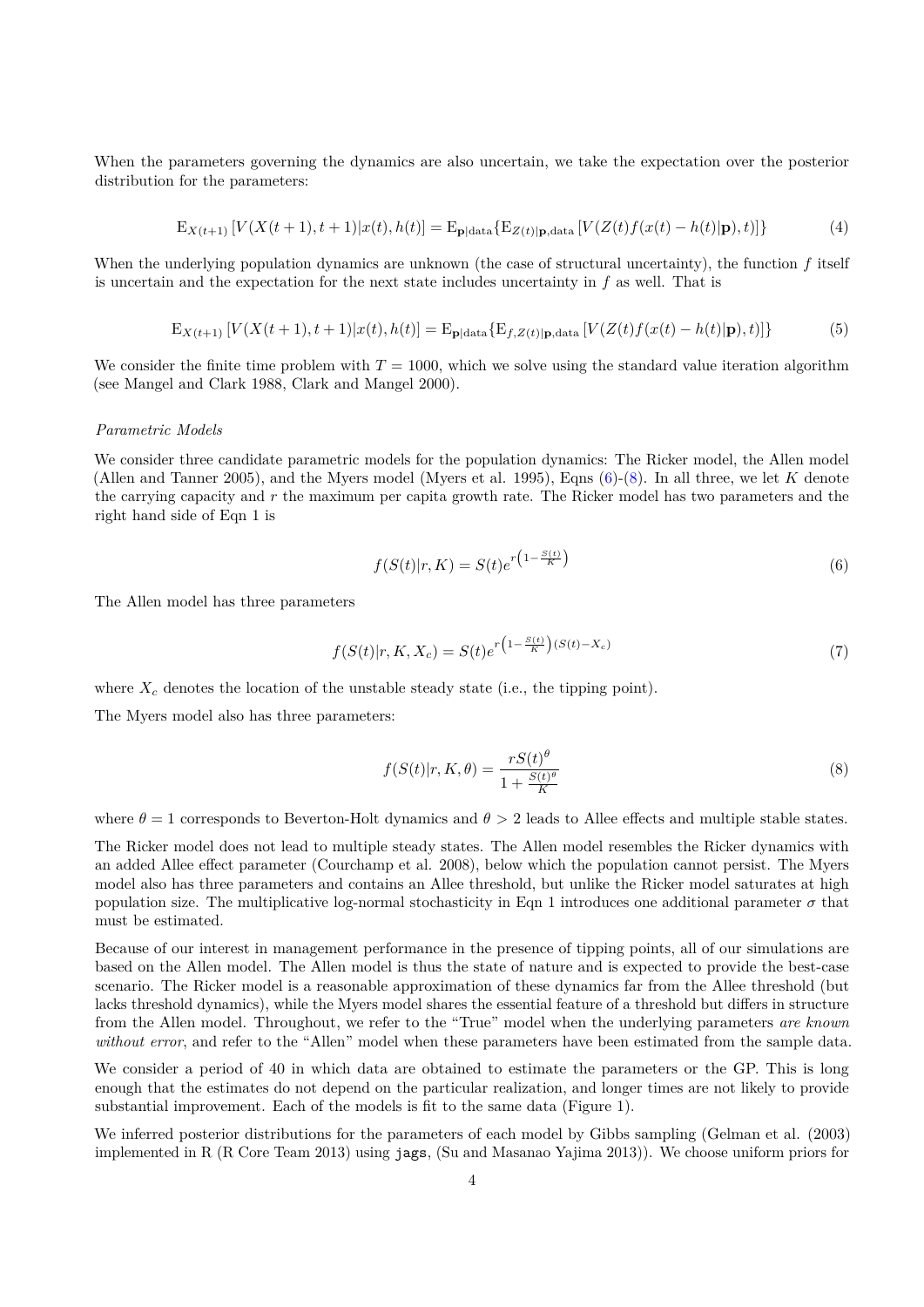all parameters of the parametric models (See appendix Tables S1-S3; R code provided). We show one-step-ahead predictions of these model fits in Figure 1. We tested each chain for Gelman-Rubin convergence and results were robust to longer runs. For each simulation we also applied several commonly used model selection criteria (AIC, BIC, DIC, see Burnham and Anderson (2002)) to identify the best fitting model.

Additionally, we compute the maximum likelihood estimate (MLE, as we will refer to this model in the figures) of the parameters for the (structurally correct) Allen model. Comparing this to using the posterior distribution of parameters inferred from MCMC for the same model gives some indication of the importance of this uncertainty in the dynamic programming.

# *The Gaussian Process model*

The core difference for our purpose between the estimated GP and the estimated parametric models is that the estimated GP model is defined explicitly in reference to the observed data. As a result, uncertainty arises in the GP model not only from uncertainty in the parameters, but is also increases in regions farther from the observed states, such as low population sizes in the example illustrated here. The estimated parametric models, by contrast, are completely specified by the parameters.

The use of GPs to characterize dynamical systems is relatively new (Kocijan et al. 2005), and was first introduced in the context ecological modeling and fisheries management in Munch et al. (2005b). GP models have subsequently been used to test for the presence of Allee effects (Sugeno and Munch 2013a), estimate the maximum reproductive rate (Sugeno and Munch 2013b), determine temporal variation in food availability (Sigourney et al. 2012), and provide a basis for identifying model-misspecification (Thorson et al. 2014). An accessible and thorough introduction to the formulation and use of GPs can be found in Rasmussen and Williams (2006).

A GP is a stochastic process for which any realization consisting of n points follows a multivariate normal distribution of dimension *n*. To characterize the GP we need a mean function and a covariance function. We proceed as follows.

As before, we assume that the data  $X(t)$  are observed with process stochasticity around a mean function  $g(X(t))$ 

$$
X(t+1) = g(X(t)) + \varepsilon,\tag{9}
$$

where  $\varepsilon$  are IID normal random variables with zero-mean and variance  $\sigma^2$ . Note that we have chosen to assume additive stochasticity. While we could consider log-normal stochasticity as in the parametric models, we make this choice to emphasize that the Gaussian process approach need not have structurally correct stochasticity to be effective.

In order to make predictions, we update the GP based on the observed set of transitions. To do so, we collect the time series of observed states into a vector of "current" states,  $\mathbf{X}_{obs} = \{X(1), \ldots, X(T-1)\}\$  and a vector of "next" states  $\mathbf{Y}_{obs} = \{X(2), \ldots, X(T)\}\$  where *T* is the time of the final observation. Conditional on these observations, the predicted next state,  $g(X_p)$ , for any given "current" state,  $X_p$  follows a normal distribution with mean *E* and variance *C* determined using the standard rules for conditioning in multivariate normals, i.e.

$$
E = K(X_p, \mathbf{X}_{obs}) \left( K(\mathbf{X}_{obs}, \mathbf{X}_{obs}) - \sigma \mathbf{I}_n \right)^{-1} \mathbf{Y}_{obs}
$$
(10)

and

$$
C = K(X_p, X_p) - K(X_p, \mathbf{X}_{\text{obs}}) (K(\mathbf{X}_{\text{obs}}, \mathbf{X}_{\text{obs}}) - \sigma \mathbf{I})^{-1} K(\mathbf{X}_{\text{obs}}, X_p)
$$
(11)

Here  $I_n$  is the *n* by *n* identity matrix (i.e. a matrix with ones down the diagonal and zeros elsewhere) and K is the 'covariance kernel.' The covariance kernel controls how much influence one observation has on another. In the present application we use the squared-exponential kernel which, when evaluated over a pair of vectors, say **x** and **y**, generates a covariance matrix whose *i, j*th element is given by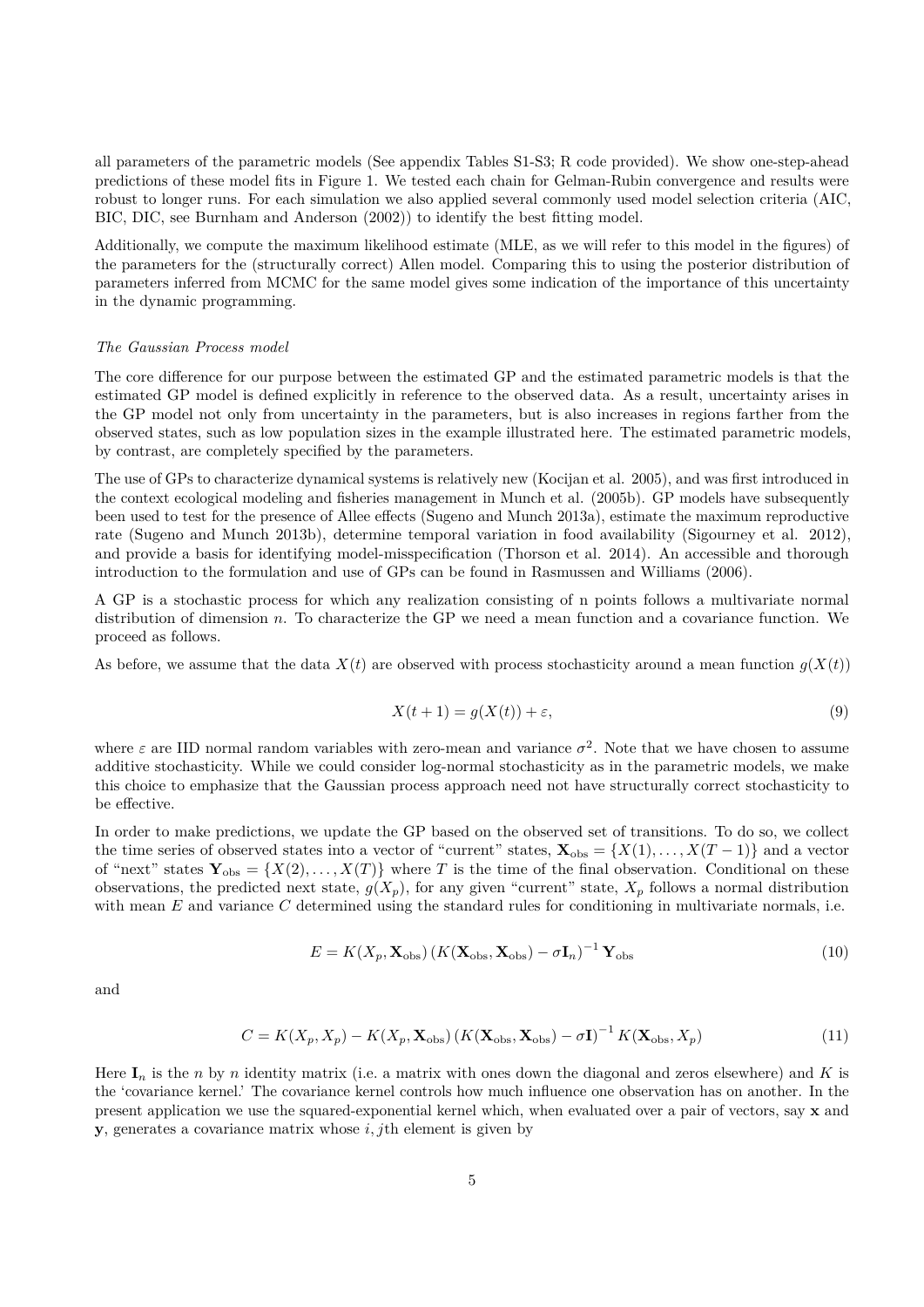$$
K_{i,j}(\mathbf{x}, \mathbf{y}) = \exp\left(\frac{-(x_i - y_j)^2}{2\ell^2}\right)
$$
\n(12)

so that  $\ell$  gives the characteristic length-scale over which correlation between two observations decays. See Rasmussen and Williams (2006) for other choices of covariance kernels and their properties. Note that this simple formulation assumes a prior mean of zero. For the parameters we use inverse Gamma priors on both the length-scale  $\ell$  and  $\sigma$ , thus for example

$$
f(\ell; \alpha, \beta) = \frac{\beta^{\alpha}}{\Gamma(\alpha)} \ell^{-\alpha - 1} \exp\left(-\frac{\beta}{\ell}\right)
$$
 (13)

For the prior on  $\ell$ ,  $\alpha = 10$  and  $\beta = 10$ . The prior on  $\sigma$ ,  $\alpha = 5$  and  $\beta = 5$ .

We use a Metropolis-Hastings Markov Chain Monte Carlo (Gelman et al. (2003)) to infer posterior distributions of the parameters of the GP (Figure S4, code in appendix). Since the posterior distributions differ substantially from the priors (Figure S4), most of the information in the posterior comes from the data rather than the prior belief.

# *The method of Gaussian Process Dynamic Programming (GPDP)*

We derive the harvest policy from the estimated GP by inserting it into a SDP algorithm. Given the GP posteriors, we construct the transition matrix representing the probability of going to each state  $X(t + 1)$  given any current state  $x(t)$  and any harvest  $h(t)$  (See the function  $gp_{\text{transition\_matrix}}($ ) in the provided R package). Given this transition matrix, we use the same value iteration algorithm as in the parametric case to determine the optimal policy. In doing so, the uncertainty in the future state under the GP,  $X(t + 1)$ , includes both process uncertainty (based on the estimation of  $\sigma$ ) and structural uncertainty of the posterior collection of curves.

# **Results**

# *Parametric and GP models for population dynamics*

To ensure our results are robust to the choice of parameters, we will consider 96 different scenarios. To help better understand the process, we first describe in detail the results of a single scenario.

All of the models fit the observed data rather closely and with relatively small uncertainty. In Figure 1, we show the posterior predictive curves. The training data of stock sizes observed over time are points, overlaid with the step-ahead predictions of each estimated model using the parameters sampled from their posterior distributions. Compared to the true model most estimates appear to over-fit, predicting patterns that are actually due purely to stochasticity. Model selection criteria (Table 1) penalize more complex models and show a preference for the simpler Ricker model over the models with alternative stable states (Allen and Myers). Supplement provides details on the model estimates.

|            | Allen    | Ricker   | Myers    |
|------------|----------|----------|----------|
| DIC        | 50.75    | 50.45    | 50.41    |
| AIC        | $-24.51$ | $-30.13$ | $-27.01$ |
| <b>BIC</b> | $-17.75$ | $-25.06$ | $-20.25$ |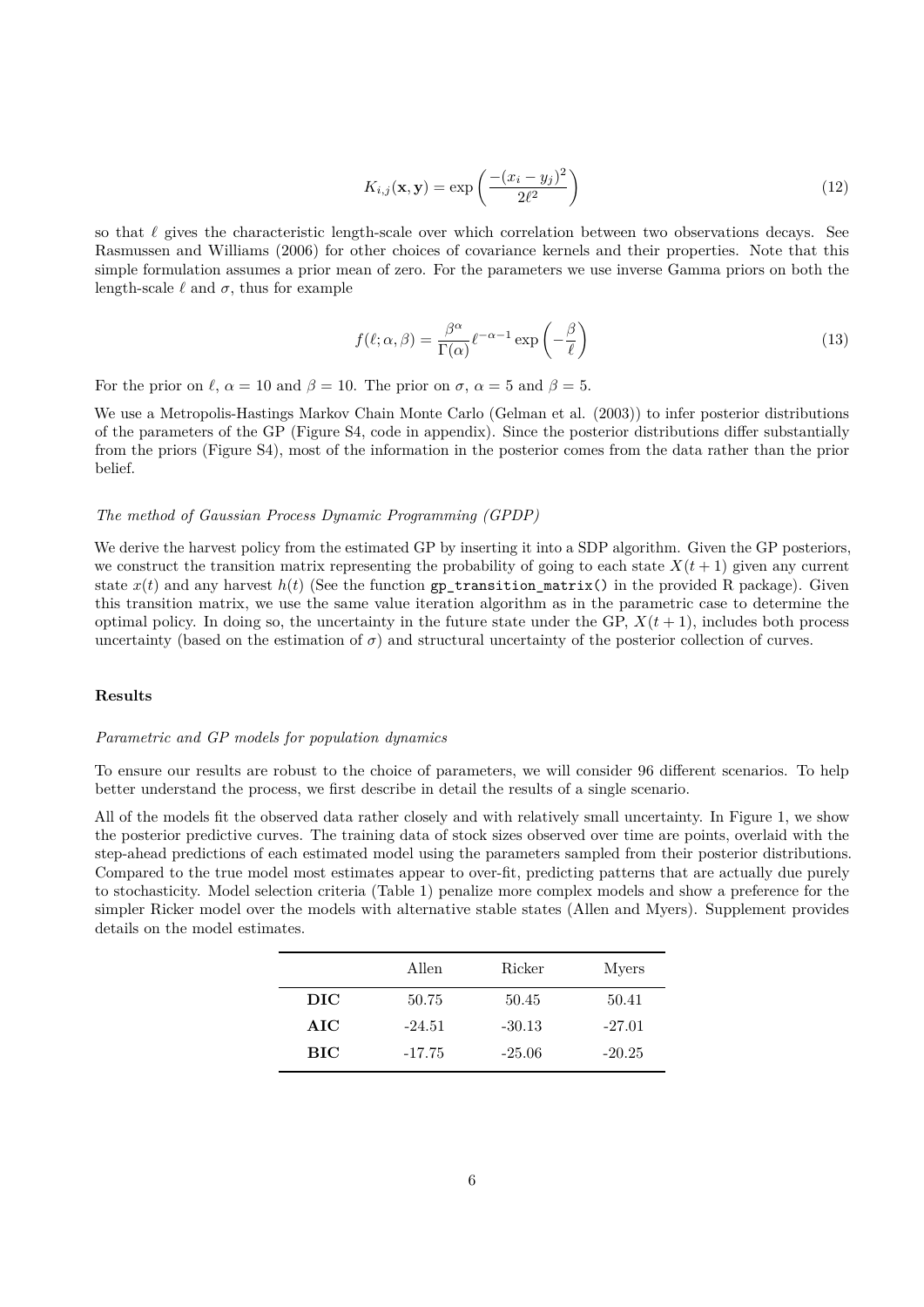| Allen | Ricker | <b>Myers</b> |
|-------|--------|--------------|
|       |        |              |

Table 1: Model selection scores for several common criteria (DIC: Deviance Information Criterion, AIC: Akaike Information Criterion, BIC: Bayesian Information Criterion) all select the wrong model. As the true (Allen) model is not distinguishable from the simpler (Ricker) model in the region of the observed data, this error cannot be avoided regardless of the model choice criterion. This highlights the danger of model choice when the selected model will be used outside of the observed range of the data.

We show the mean inferred population dynamics of each model relative to the true model used to generate the data in Figure 2, predicting the relationship between observed population size (x-axis) to the population size after recruitment the following year. In addition to the raw data, the GP is conditioned on going through the point 0,0 without error. All parametric models also make this assumption. Conditioning on  $(0,0)$  is equivalent to making the assumption that the population is closed, so that once it hits 0 it stays at 0, despite the lack of any data in the observed sequence to justify this. This assumption illustrates how the GP can capture common-sense biology without having to assume more explicit details about the dynamics at low population numbers that have never been observed. If the population were not closed, one could repeat the entire analysis without this assumption. Unlike parametric models, the GP corresponds to a distribution of curves, of which this plot only shows the means. Uncertainty in the parameters of the GP (not shown) further widens the band of possible population sizes. In Figure S1 (see supplement), we show the performance of the models outside the observed training data.

Despite the similarities in model fits to the observed data, the policies inferred under each model differ widely (Figure 3). Policies are shown in terms of target escapement,  $S(t) = x<sub>t</sub> - h$ . Under models such as this a constant escapement policy is expected to be optimal (Reed 1979), whereby population levels below a certain size *S* are unharvested, while above that size the harvest strategy aims to return the population to *S*. Whenever a model predicts that the population will not persist below a certain threshold, the optimal solution is to harvest the entire population immediately, resulting in an escapement  $S = 0$ , as seen in the true (correct form, exact parameters) model, the Allen model (correct form, estimated parameters) and the GP. Only the structurally correct model (Allen model) and the GP produce policies close to the true optimum policy.

In Figure 4, we show the consequences of managing 100 replicate realizations of the simulated fishery under policies derived from each model. The structurally correct model under-harvests, leaving the stock to vary around its unfished optimum. The structurally incorrect Ricker model over-harvests the population past the tipping point consistently, resulting in the immediate crash of the stock and thus leads to minimal long-term catch.

The results across replicate stochastic simulations are most easily compared by using the relative differences in net present value realized by each of the model (Figure 5). Although not perfect, the GPDP consistently realizes a value close to the optimal solution, and avoids ever driving the system across the tipping point, which results in the near-zero value cases in the parametric models.

# *Sensitivity Analysis*

These results are not sensitive to the modeling details of the simulation. The GPDP estimate remains very close to the optimal solution (obtained by knowing the true model) across changes to the training simulation, scale of stochasticity, parameters or structure of the underlying model. In the Supplement, we consider both a Latin hypercube approach and a more focused investigation of the effects of the relative distance to the Allee threshold and the variance of process stochasticity.

The GPDP is only weakly influenced by increasing stochasticity or increasing Allee effects over much of the range (Figure S2). Larger  $\sigma$  or higher Allee levels make even the optimal solution without any model or parameter uncertainty unable to harvest the population effectively (e.g. the stochasticity is large enough to violate the self-sustaining criterion of Reed (1979)).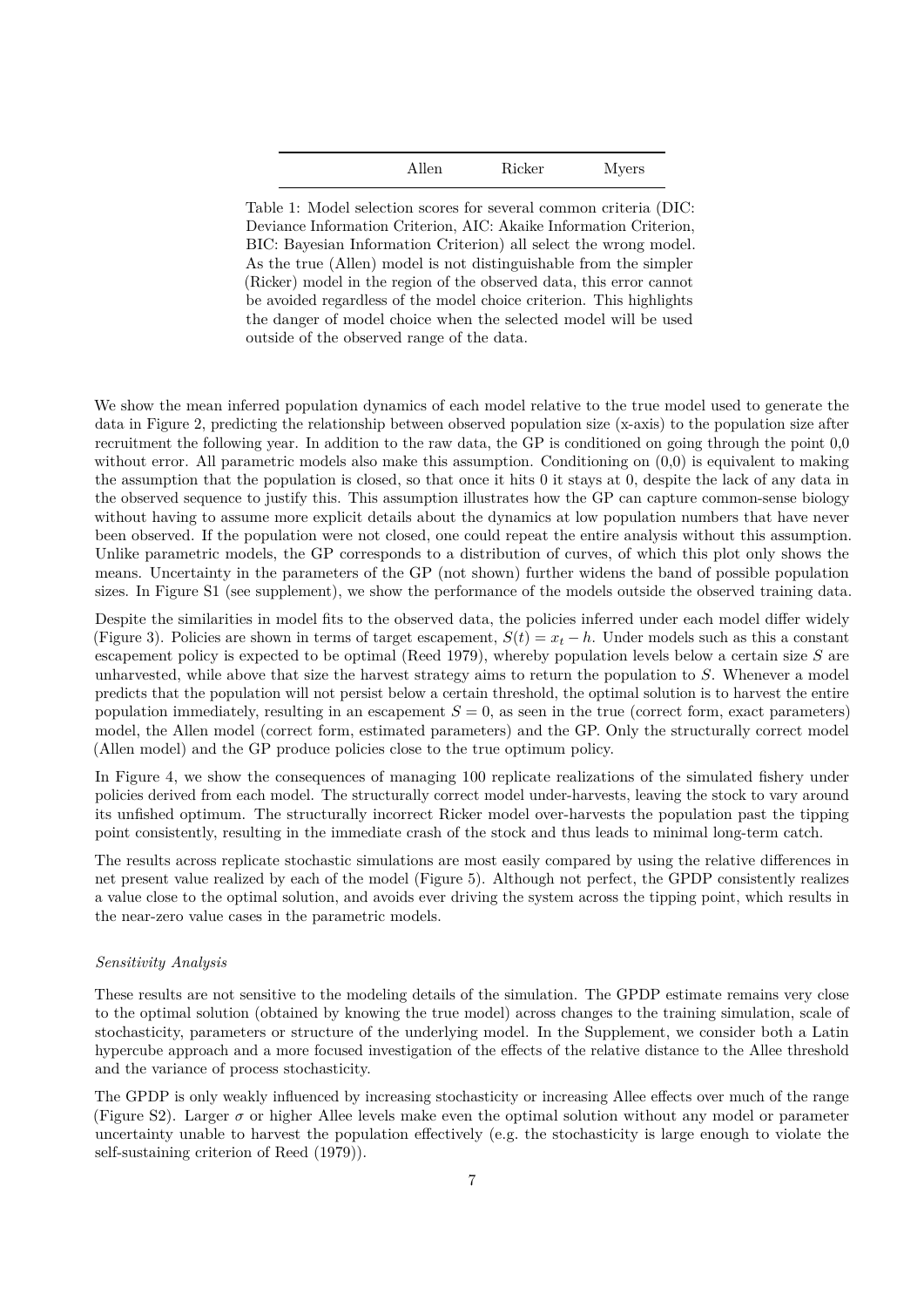

Figure 1: Points show the training data of stock-size over time. Curves show the expectations over the posterior step-ahead predictions based on each of the estimated models. Observe that all models are fitting the data reasonably well.)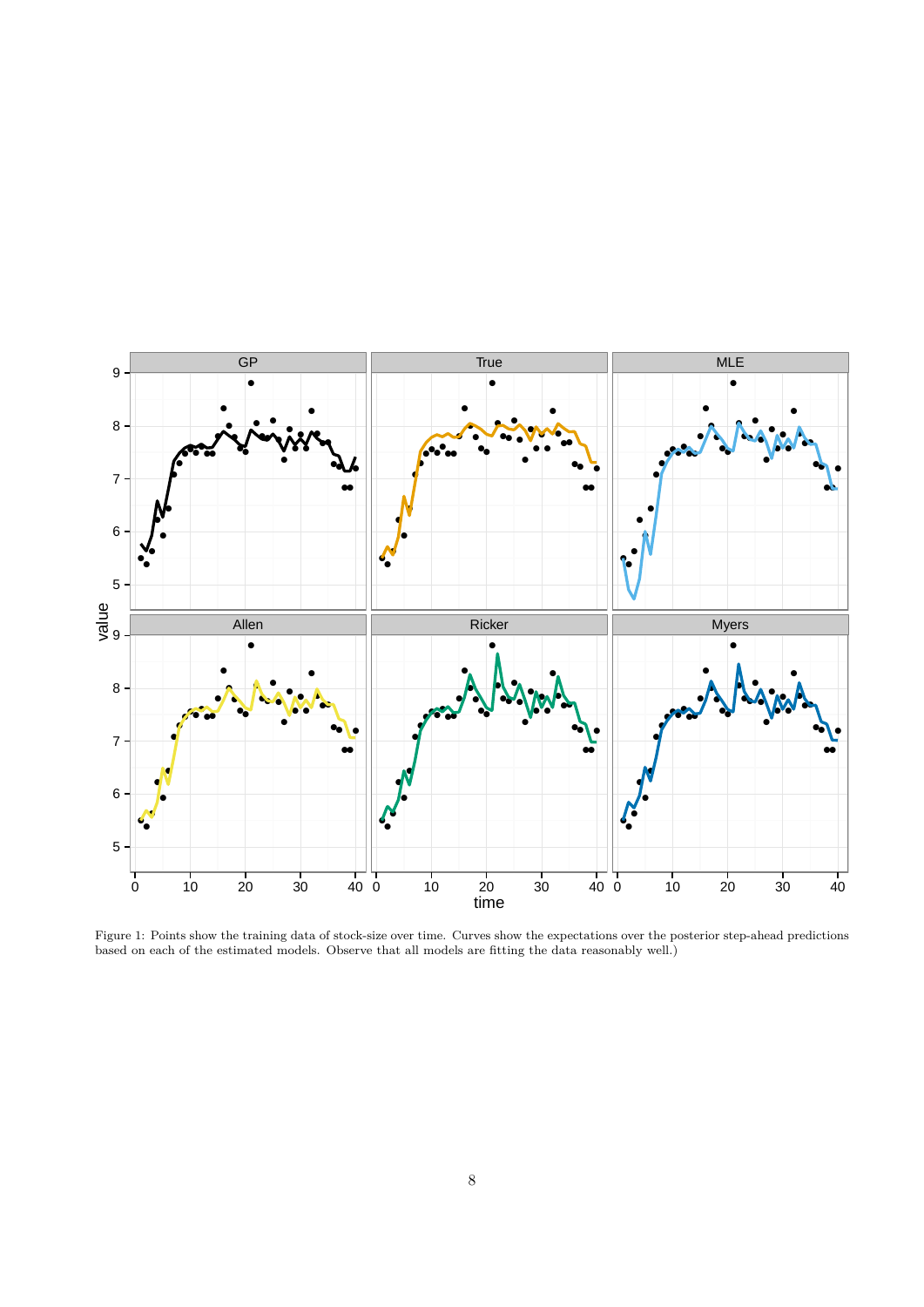

Figure 2: The inferred Gaussian process compared to the true process and maximum-likelihood estimated (MLE) process. We show the expected value for the function *f* under each model. Plots show replicates drawn from the posterior distributions in order to convey uncertainty of the estimates. Note the MLE is a point estimate of parameters and so reflects no uncertainty in the distribution. The training data are also shown as black points. The GP is conditioned on  $(0,0)$ , shown as a pseudo-data point.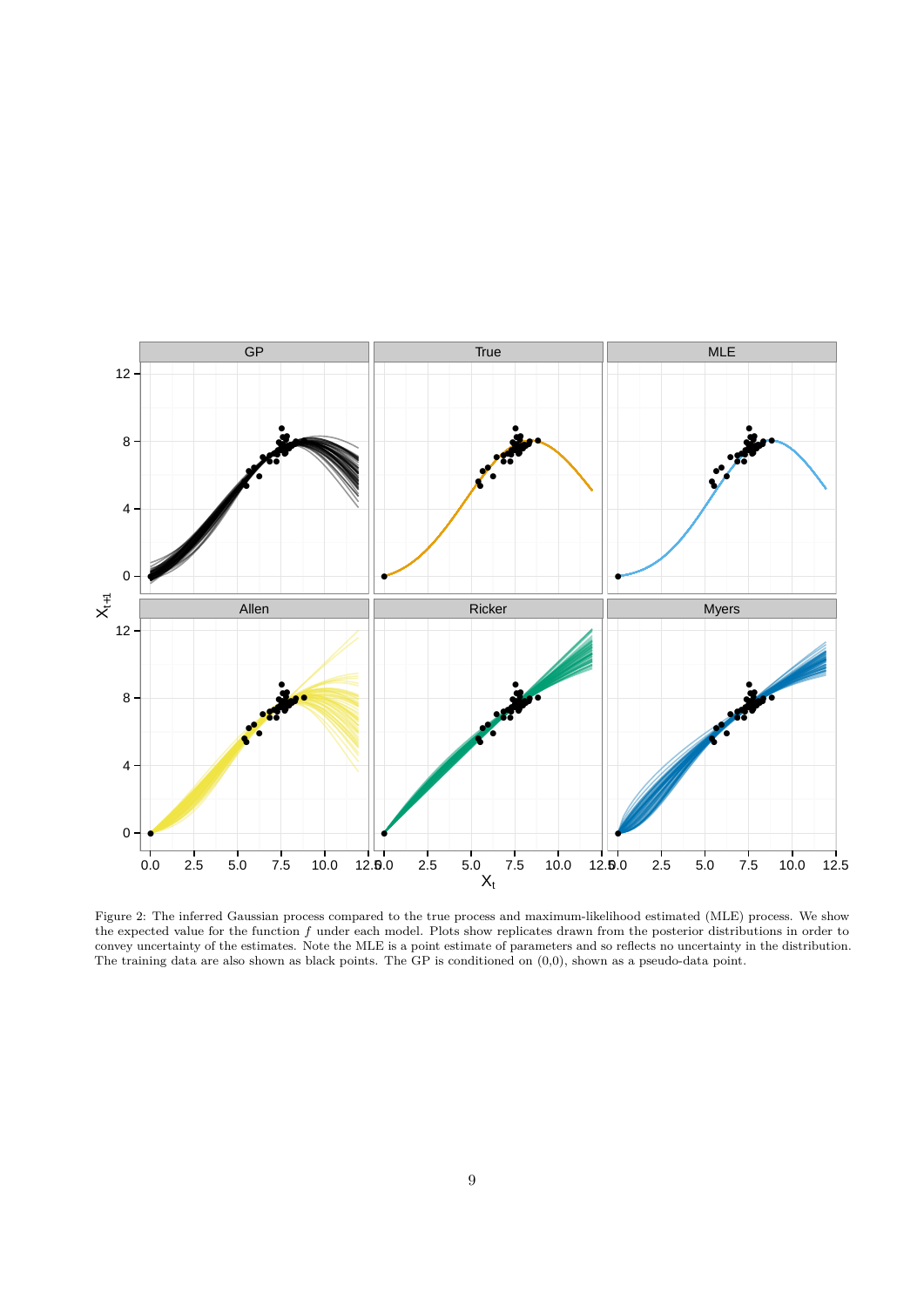

Figure 3: The steady-state optimal policy (infinite boundary) calculated under each model. Policies are shown in terms of target escapement, *S*(*t*), as under models such as this a constant escapement policy is expected to be optimal (Reed 1979) Several policies show a numerical jitter due to the discretization of states in the dynamic programming algorithm; doubling the number of grid points did not qualitatively change the results.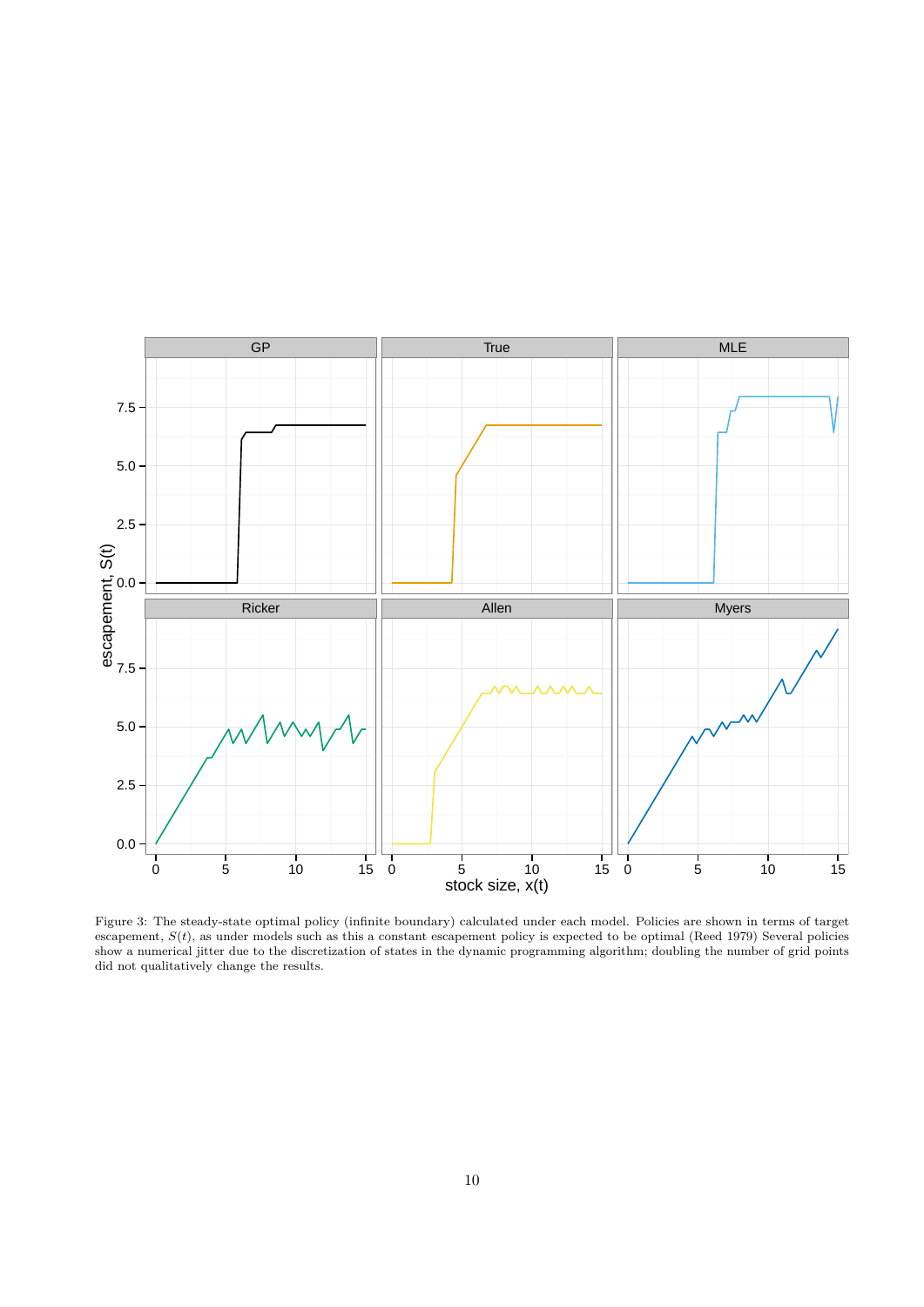

Figure 4: In the management context, GPDP outperforms approaches based on parametric models. We show 100 replicate simulations of the stock dynamics (Eqn 1) under the policies derived from each of the estimated models, as well as the policy based on the exact underlying model.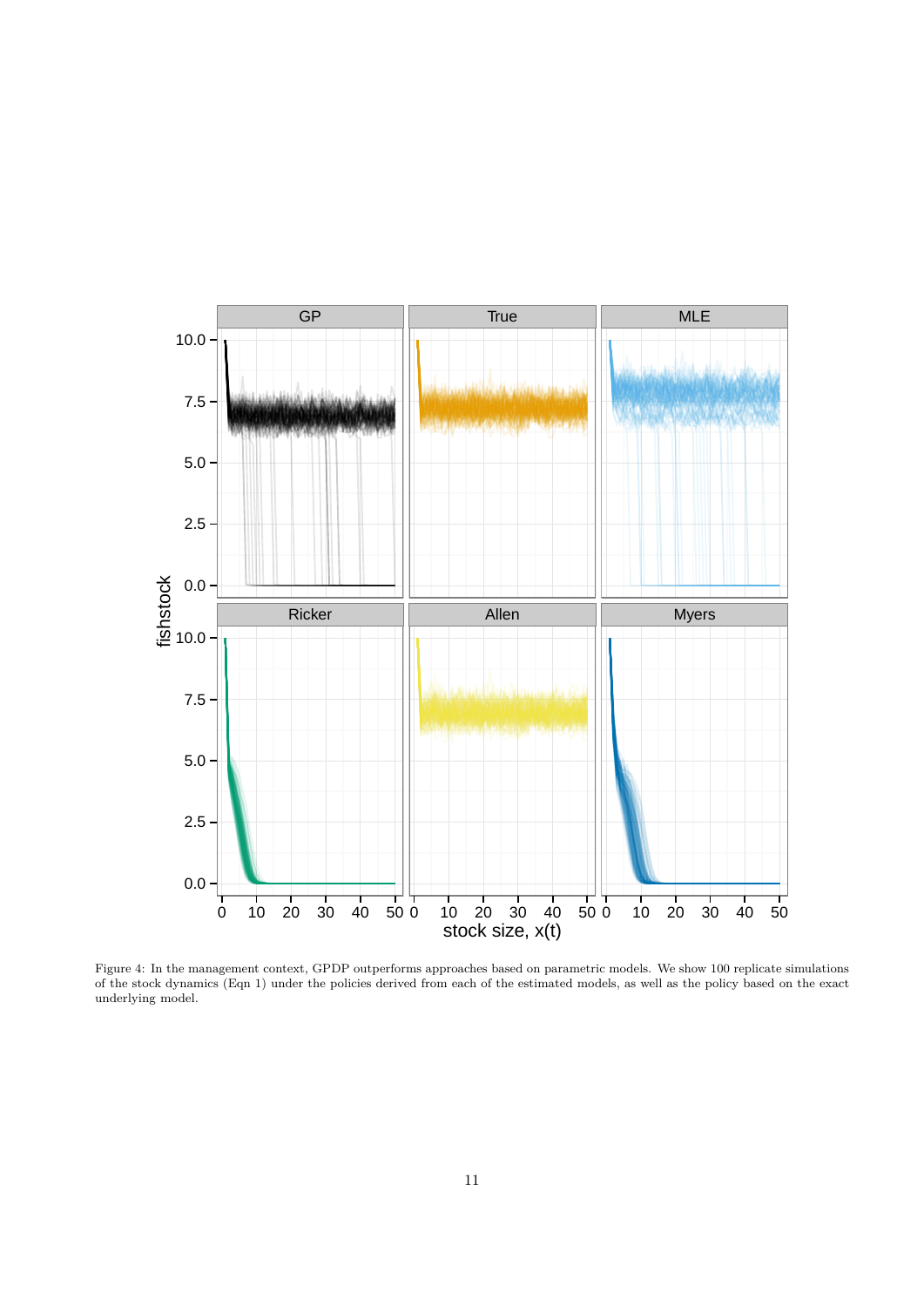

Figure 5: Histograms of the realized net present value of the fishery over a range of simulated data and resulting parameter estimates. For each data set, the three models are estimated as described above.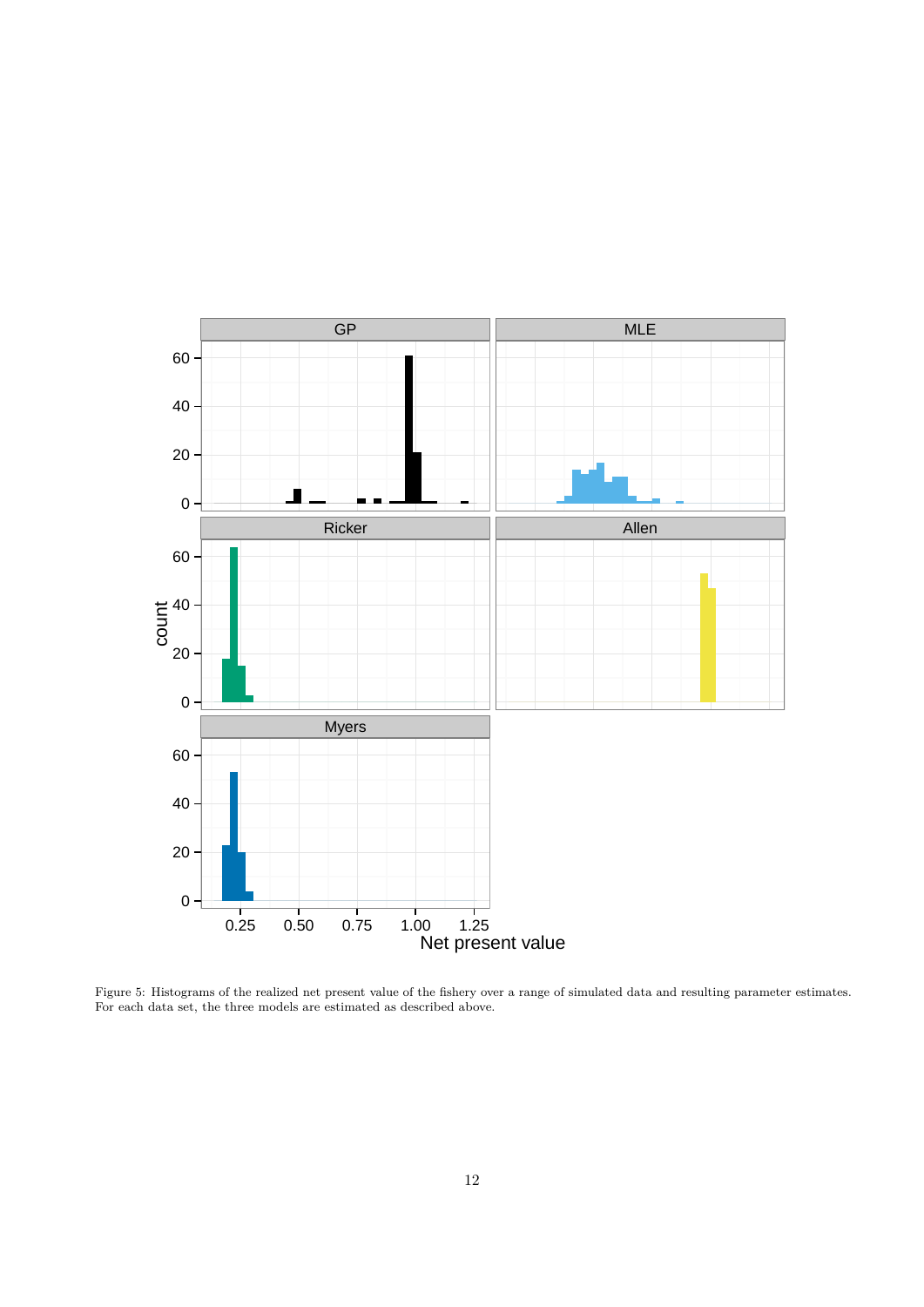# **Discussion**

Simple, mechanistically motivated models offer the potential to increase our basic understanding of ecological processes (Geritz and Kisdi 2012, Cuddington et al. 2013). But such models can be both inaccurate and misleading when used in a decision making framework. In this paper we tackled two aspects of uncertainty that are common to many ecological decision-making problems and fundamentally challenging to existing approaches that largely rely on parametric models:

- 1. We do not know the correct models for ecological systems.
- 2. We have limited data from which to estimate the model.

We have illustrated how the use of non-parametric methods provides more reliable solutions in the sequential decision-making problem.

#### *Traditional model-choice approaches can be positively misleading*

Our results illustrate that model-choice approaches can be absolutely misleading – by providing support to models that cannot capture tipping point dynamics because they have fewer parameters and the data are far from the tipping point. That is, when the data come from around the stable steady state, all the parametric models are approximately linear and approximately identical. Thus, it is intuitive that all model selection methods choose the simplest model. In a complex world, the result is suboptimal. But in a world that might contain tipping points, the result could be disastrous.

Many managers both in fisheries and beyond face a similar situation: they have not observed the population dynamics at all possible densities. A lack of comprehensive data at all population sizes, combined with the inability to formulate accurate population models for low population sizes in the absence of data, makes this situation the rule more than the exception. Relying on parametric models and model choice processes that favor simplicity ignores this basic reality. For a long time, Carl Walters (e.g. Walters and Hilborn 1978) has argued that if we began by fishing any newly exploited population down to very low levels and then let it recover, we would be much better at estimating population dynamics and thus predicting the optimal harvest levels. While certainly true, this presents a rather risky policy in the face of potential tipping points. The GPDP offers a risk-adverse alternative.

### *GPDP population dynamics capture larger uncertainty in regions where the data are poor*

Parametric models perform most poorly when we seek a management strategy outside the range of the observed data. The GPDP, in contrast, leads to a predictive model that expresses a great deal of uncertainty about the probable dynamics *outside* the range of the observed data, while retaining very good predictive accuracy *inside* the range. The management policy based on by the GPDP balances uncertainty outside the range of the observed data against the immediate value of the harvest, and acts to stabilize the population dynamics in a region of state space in which the predictions are reliably reflected by the data.

Such problems are ubiquitous across ecological decision-making and conservation where the greatest concerns involve decisions that lead to population sizes that have never been observed and for which we do not know the response – whether this is the collapse of a fishery, the spread of an invasive, or the loss of habitat.

# *The role of the prior*

Outside of the observed range of the data, the GP reverts to the prior, and consequently the choice of the prior can also play a significant role in determining the optimal policy. In the examples shown here we have selected a prior that is both relatively uninformative (due to the broad priors placed on its parameters  $\ell$  and  $\sigma$  and simple (the choice of our covariance function, Eqns 12 and 13 ). In practice, these should be chosen to confer particular biological properties. In principle, this may allow a manager to improve the performance of the GPDP by adding detail as is justified. For instance, it would be possible to use a linear or a Ricker-shaped mean in the prior without making the much stronger assumption that the Ricker is the structurally correct model (Sugeno and Munch 2013a). One fruitful avenue of future research is identifying criteria to ensure the prior and the reward function are chosen appropriately for the problem at hand.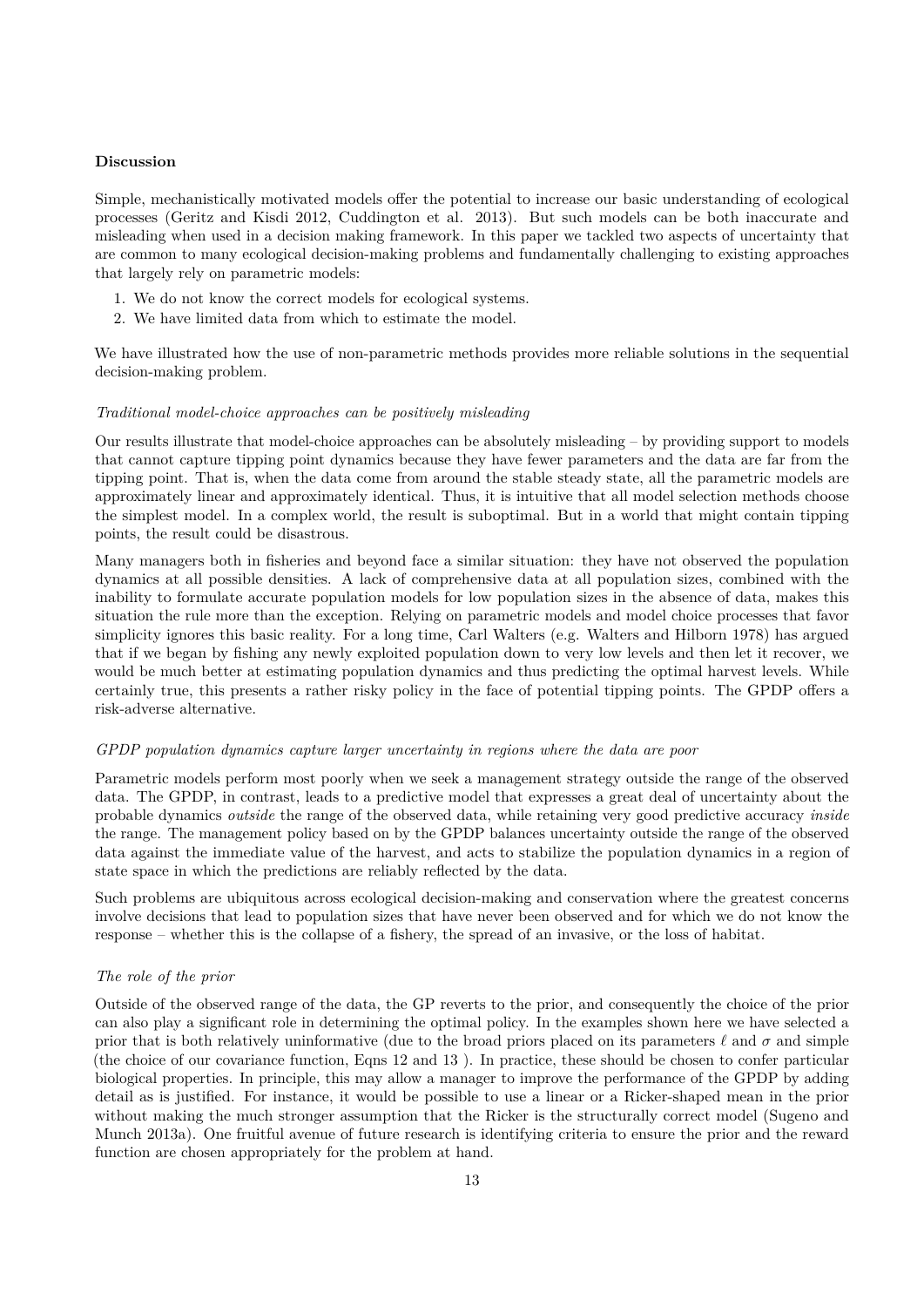# **Acknowledgments**

This work was partially supported by NOAA-IAM grant to SM and Alec McCall and administered through the Center for Stock Assessment Research, a partnership between the University of California Santa Cruz and the Fisheries Ecology Division, Southwest Fisheries Science Center, Santa Cruz, CA and by NSF grant EF-0924195 to MM and NSF grant DBI-1306697 to CB.

Allen, D., and K. Tanner. 2005. Infusing active learning into the large-enrollment biology class: seven strategies, from the simple to complex. Cell biology education 4:262–8.

Athanassoglou, S., and A. Xepapadeas. 2012. Pollution control with uncertain stock dynamics: When, and how, to be precautious. Journal of Environmental Economics and Management 63:304–320.

Boettiger, C., M. Mangel, and S. Munch. 2014. nonparametric-bayes v0.1.0. ZENODO. [http://dx.doi.org/10.](http://dx.doi.org/10.5281/zenodo.12669) [5281/zenodo.12669.](http://dx.doi.org/10.5281/zenodo.12669)

Brozović, N., and W. Schlenker. 2011. Optimal management of an ecosystem with an unknown threshold. Ecological Economics:1–14.

Burnham, K. P., and D. R. Anderson. 2002. Model Selection and Multi-Model Inference. Page 496. Springer.

Clark, C. W. 1976. Mathematical Bioeconomics. WileyNew York.

Clark, C. W. 2009. Mathematical Bioeconomics. WileyNew York.

Clark, C. W., and G. P. Kirkwood. 1986. On uncertain renewable resource stocks: Optimal harvest policies and the value of stock surveys. Journal of Environmental Economics and Management 13:235–244.

Clark, C. W., and M. Mangel. 2000. Dynamic state variable models in ecology. Oxford University PressOxford.

Courchamp, F., L. Berec, and J. Gascoigne. 2008. Allee Effects in Ecology and Conservation. Page 256. Oxford University Press, USA.

Cressie, N., C. a Calder, J. S. Clark, J. M. Ver Hoef, and C. K. Wikle. 2009. Accounting for uncertainty in ecological analysis: the strengths and limitations of hierarchical statistical modeling. Ecological Applications 19:553–70.

Cuddington, K. M., M. Fortin, and L. Gerber. 2013. Process-based models are required to manage ecological systems in a changing world. Ecosphere 4:1–12.

Fischer, J., G. D. Peterson, T. a Gardner, L. J. Gordon, I. Fazey, T. Elmqvist, A. Felton, C. Folke, and S. Dovers. 2009. Integrating resilience thinking and optimisation for conservation. Trends in ecology & evolution 24:549–54.

Gelman, A., J. B. Carlin, H. S. Stern, and D. B. Rubin. 2003. Bayesian Data Analysis. 2nd editions. Chapman; Hall/CRC.

Geritz, S. A. H., and E. Kisdi. 2012. Mathematical ecology: why mechanistic models? Journal of mathematical biology 65:1411–5.

Gordon, H. 1954. The economic theory of a common-property resource: the fishery. The Journal of Political Economy 62:124–142.

Hilborn, R., and M. Mangel. 1997. The Ecological Detective: Confronting Models with data. Page 330. Princeton University Press.

Hughes, T. P., C. Linares, V. Dakos, I. a van de Leemput, and E. H. van Nes. 2013. Living dangerously on borrowed time during slow, unrecognized regime shifts. Trends in ecology & evolution 28:149–55.

Kocijan, J., A. Girard, B. Banko, and R. Murray-Smith. 2005. Dynamic systems identification with Gaussian processes. Mathematical and Computer Modelling of Dynamical Systems 11:411–424.

Ludwig, D., and C. J. Walters. 1982. Optimal harvesting with imprecise parameter estimates. Ecological Modelling 14:273–292.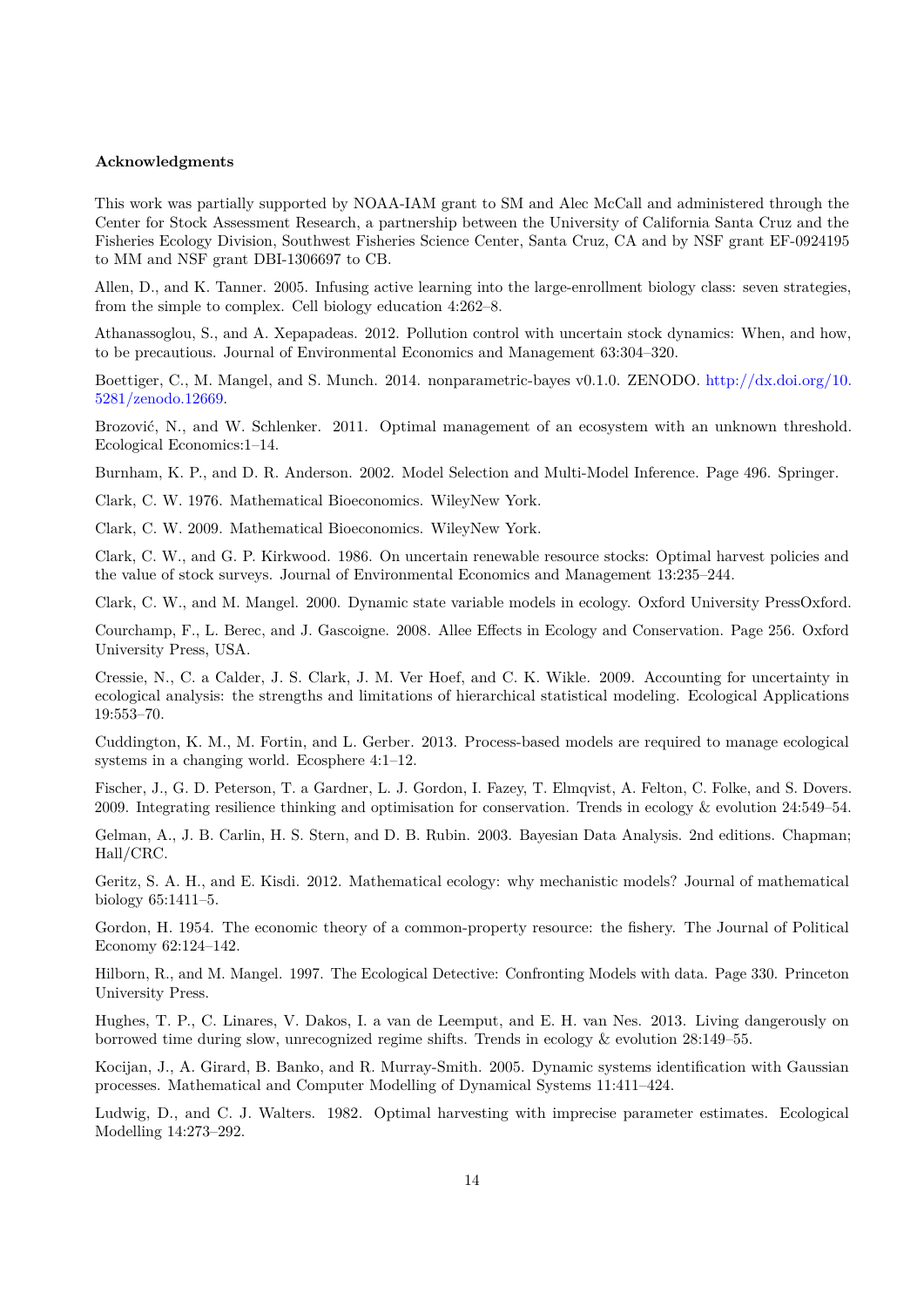Mangel, M. 2014. Stochastic Dynamic Programming Illuminates the Link Between Environment. Bulletin of Mathematical Biology in press.

Mangel, M., and C. W. Clark. 1988. Dynamic Modeling in Behavioral Ecology. (J. Krebs and T. Clutton-Brock, Eds.). Princeton University PressPrinceton.

Mangel, M., 0. Fiksen, and J. Giske. 2001. Theoretical and statistical models in natural resource management and research. Pages 57–71 *in* T. M. Shenk and A. B. Franklin, editors. Modeling in natural resource management, development, interpretation and application. Island PressWashington DC.

Marescot, L., G. Chapron, I. Chadès, P. L. Fackler, C. Duchamp, E. Marboutin, and O. Gimenez. 2013. Complex decisions made simple: a primer on stochastic dynamic programming. Methods in Ecology and Evolution: $n/a-n/a$ .

May, R. M., J. R. Beddington, C. W. Clark, S. J. Holt, and R. M. Laws. 1979. Management of multispecies fisheries. Science (New York, N.Y.) 205:267–77.

McAllister, M. 1998. Bayesian stock assessment: a review and example application using the logistic model. ICES Journal of Marine Science 55:1031–1060.

Munch, S. B., A. Kottas, and M. Mangel. 2005a. Bayesian nonparametric analysis of stock-recruitment relationships. Canadian Journal of Fisheries and Aquatic Sciences 62:1808–1821.

Munch, S. B., M. L. Snover, G. M. Watters, and M. Mangel. 2005b. A unified treatment of top-down and bottom-up control of reproduction in populations. Ecology Letters 8:691–695.

Myers, R. A., N. J. Barrowman, J. A. Hutchings, and A. a Rosenberg. 1995. Population dynamics of exploited fish stocks at low population levels. Science (New York, N.Y.) 269:1106–8.

Polasky, S., S. R. Carpenter, C. Folke, and B. Keeler. 2011. Decision-making under great uncertainty: environmental management in an era of global change. Trends in ecology & evolution:1–7.

R Core Team. 2013. R: A Language and Environment for Statistical Computing. R Foundation for Statistical ComputingVienna, Austria.

Rasmussen, C. E., and C. K. I. Williams. 2006. Gaussian Processes for Machine Learning. (Thomas Dietterich, Ed.). MIT Press,Boston.

Reed, W. J. 1979. Optimal escapement levels in stochastic and deterministic harvesting models. Journal of Environmental Economics and Management 6:350–363.

Roughgarden, J. E., and F. Smith. 1996. Why fisheries collapse and what to do about it. Proceedings of the National Academy of Sciences of the United States of America 93:5078.

Schapaugh, A. W., and A. J. Tyre. 2013. Accounting for parametric uncertainty in Markov decision processes. Ecological Modelling 254:15–21.

Scheffer, M., J. Bascompte, W. A. Brock, V. Brovkin, S. R. Carpenter, V. Dakos, H. Held, E. H. van Nes, M. Rietkerk, and G. Sugihara. 2009. Early-warning signals for critical transitions. Nature 461:53–9.

Scheffer, M., S. R. Carpenter, J. A. Foley, C. Folke, and B. Walker. 2001. Catastrophic shifts in ecosystems. Nature 413:591–6.

Sethi, G., C. Costello, A. Fisher, M. Hanemann, and L. Karp. 2005. Fishery management under multiple uncertainty. Journal of Environmental Economics and Management 50:300–318.

Sigourney, D. B., S. B. Munch, and B. H. Letcher. 2012. Combining a Bayesian nonparametric method with a hierarchical framework to estimate individual and temporal variation in growth. Ecological Modelling 247:125–134.

Su, Y.-S., and Masanao Yajima. 2013. R2jags: A Package for Running jags from R.

Sugeno, M., and S. B. Munch. 2013a. A semiparametric Bayesian method for detecting Allee effects. Ecology 94:1196–1204.

Sugeno, M., and S. B. Munch. 2013b. A semiparametric Bayesian approach to estimating maximum reproductive rates at low population sizes. Ecological applications : a publication of the Ecological Society of America 23:699–709.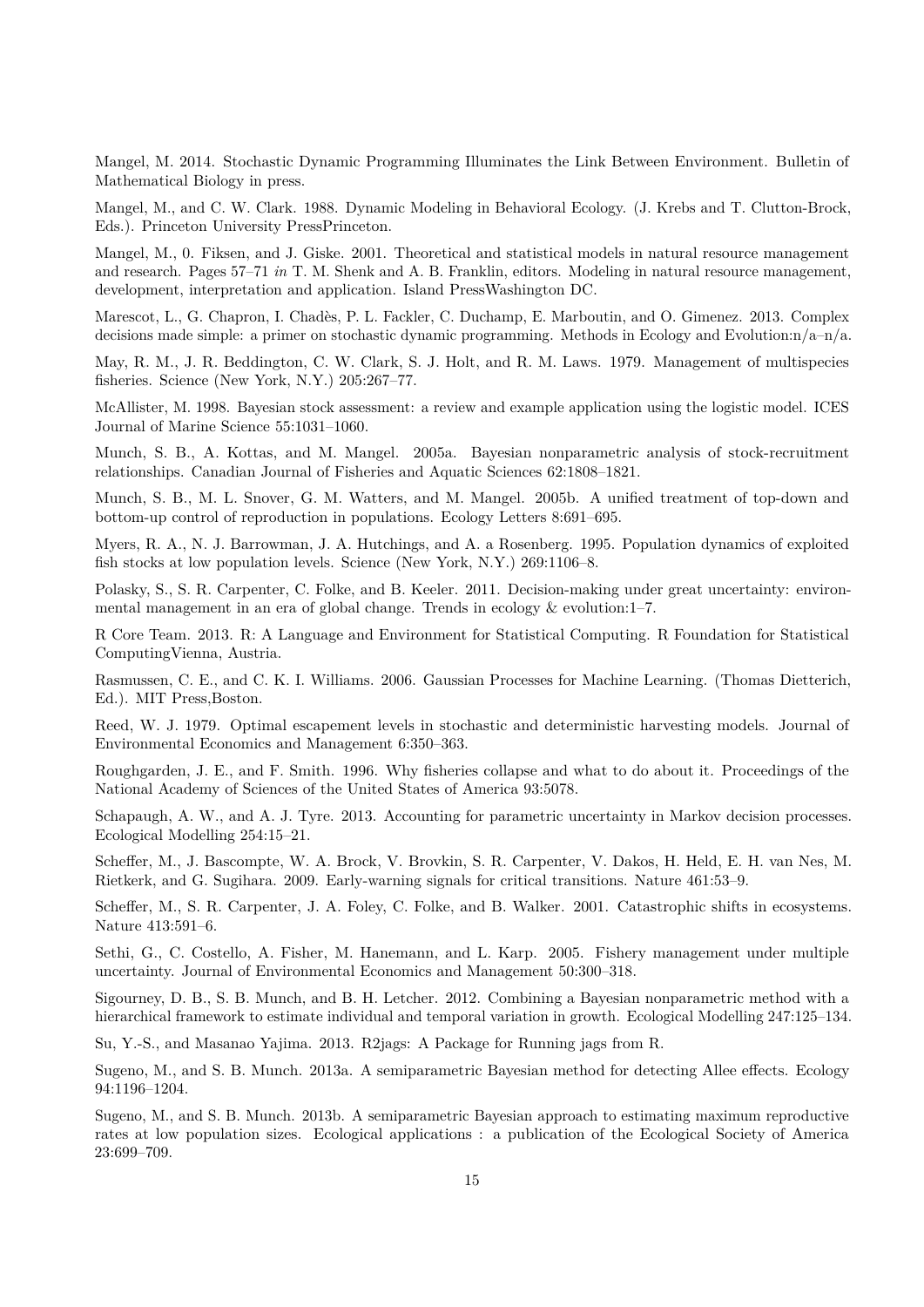Thorson, J. T., K. Ono, and S. B. Munch. 2014. A Bayesian approach to identifying and compensating for model misspecification in population models. Ecology 95:329–41.

Walters, C. J., and R. Hilborn. 1978. Ecological Optimization and Adaptive Management. Annual Review of Ecology and Systematics 9:157–188.

Weitzman, M. L. 2013. A Precautionary Tale of Uncertain Tail Fattening. Environmental and Resource Economics 55:159–173.

Williams, B. K. 2001. Uncertainty, learning, and the optimal management of wildlife. Environmental and Ecological Statistics 8:269–288.

Xie, Y. 2013. Dynamic Documents with R and knitr. Chapman; Hall/CRCBoca Raton, Florida.

### **Code**

All code used in producing this analysis has been embedded into the manuscript sourcefile using the Dynamic Documentation tool, knitr for the R language (Xie 2013), available at [github.com/cboettig/nonparametric-bayes/](https://github.com/cboettig/nonparametric-bayes/)

To help make the mathematical and computational approaches presented here more accessible, we provide a free and open source (MIT License) R package that implements the GPDP process as it is presented here. Users should note that at this time, the R package has been developed and tested explicitly for this analysis and is not yet intended as a general purpose tool. The manuscript source-code described above illustrates how these functions are used in this analysis. This package can be installed following the directions above.

### *Dependencies & Reproducibility*

The code provided should run on any common platform (Windows, Mac or Linux) that has R and the necessary R packages installed (including support for the jags Gibbs sampler). The DESCRIPTION file of our R package, nonparametricbayes, lists all the software required to use these methods. Additional software requirements for the other comparisons shown here, such as the Gibbs sampling for the parametric models, are listed under the Suggested packages list.

Nonetheless, installing the dependencies needed is not a trivial task, and may become more difficult over time as software continues to evolve. To facilitate reuse, we also provide a Dockerfile and Docker image that can be used to replicate and explore the analyses here by providing a copy of the computational environment we have used, with all software installed. Docker sofware (see [docker.com\)](http://www.docker.com) runs on most platforms as well as cloud servers. Use the command:

# docker run -dP cboettig/nonparametric-bayes

to launch an RStudio instance with the necessary software already installed. See the Rocker-org project, [github.com/rocker-org](https://github.com/rocker-org) for more detailed documentation on using Docker with R.

# **Data**

# *Dryad Data Archive*

While the data can be regenerated using the code provided, for convenience CSV files of the data shown in each graph are made available on Dryad, along with the source .Rmd files for the manuscript and supplement that document them.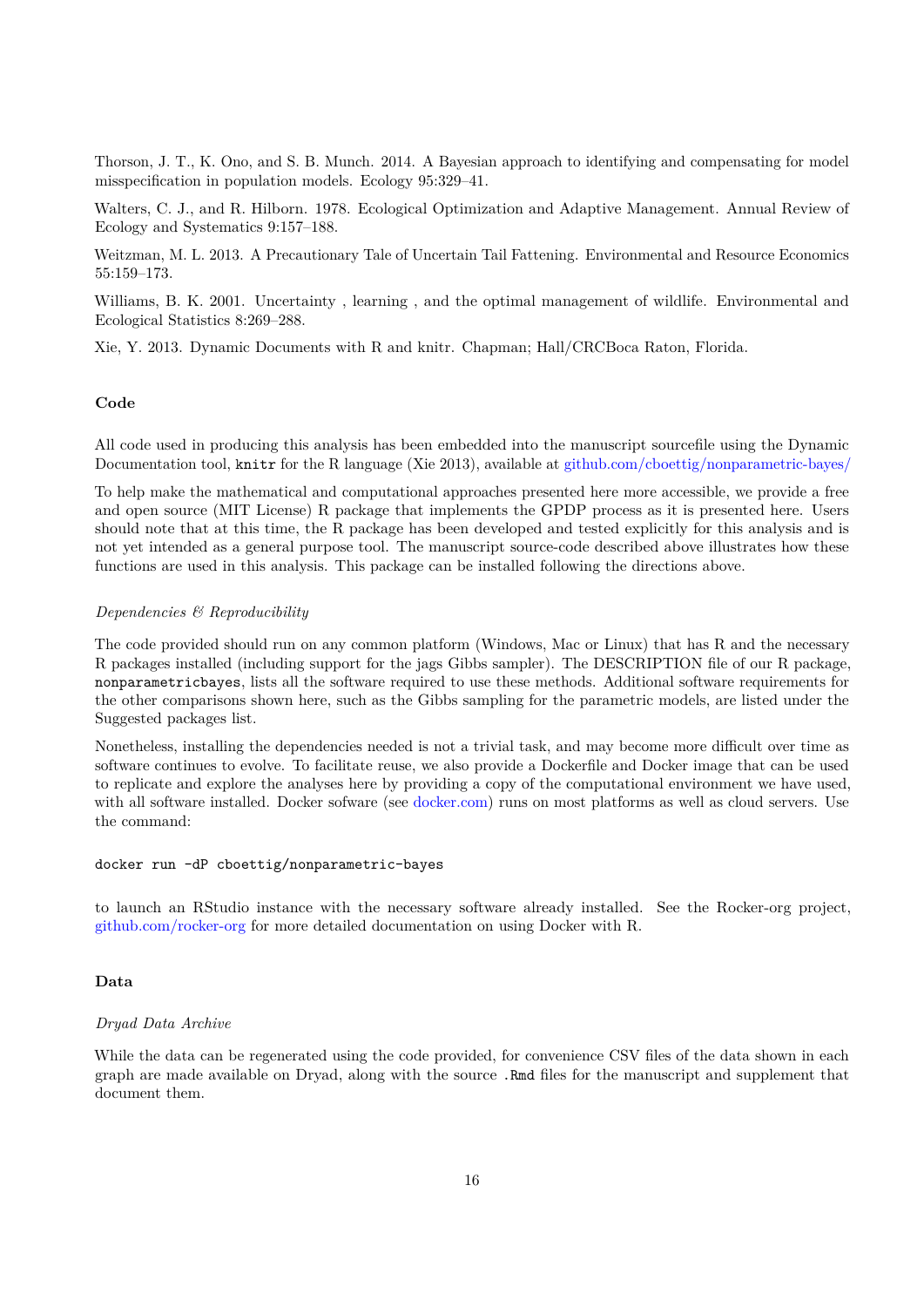# *Training data description*

Each of our models  $f(S_t)$  must be estimated from training data, which we simulate from the Allen model with parameters  $r = 2$ ,  $K = 8$ ,  $C = 5$ , and  $\sigma_g = 0.05$  for  $T = 40$  timesteps, starting at initial condition  $X_0 = 5.5$ . The training data can be seen in Figure 1 and found in the table figure1.csv.

## *Training data for sensitivity analyses*

A further 96 unique randomly generated training data sets are generated for the sensitivity analysis, as described in the main text. The code provided replicates the generation of these sets.

## **Model performance outside the predicted range (Fig S1)**

Figure S1 illustrates the performance of the GP and parametric models outside the observed training data. The mean trajectory under the underlying model is shown by the black dots, while the corresponding prediction made by the model shown by the box and whiskers plots. Predictions are based on the true expected value in the previous time step. Predicted distributions that lie entirely above the expected dynamics indicate the expectation of stock sizes higher than what is actually expected. The models differ both in their expectations and their uncertainty (colored bands show two standard deviations away). Note that the GP is particularly uncertain about the dynamics relative to structurally incorrect models like the Ricker.



Figure S1: Outside the range of the training data (Figure 1), the true dynamics (black dots) fall outside the uncertainty (two standard deviations, colored bands) of the structurally incorrect parametric models (Ricker, Myers), but inside the uncertainty predicted by the GP. Points show the stock size simulated by the true model. Overlay shows the range of states predicted by each model, based on the state observed in the previous time step. The Ricker model always (wrongly) predicts positive population growth, while the actual population shrinks in each step as the initial condition falls below the Allee threshold of the underlying model (Allen). Note that because it does not assume a parametric form but instead relies more directly on the data, the GP is both more pessimistic and more uncertain about the future state than the parametric models.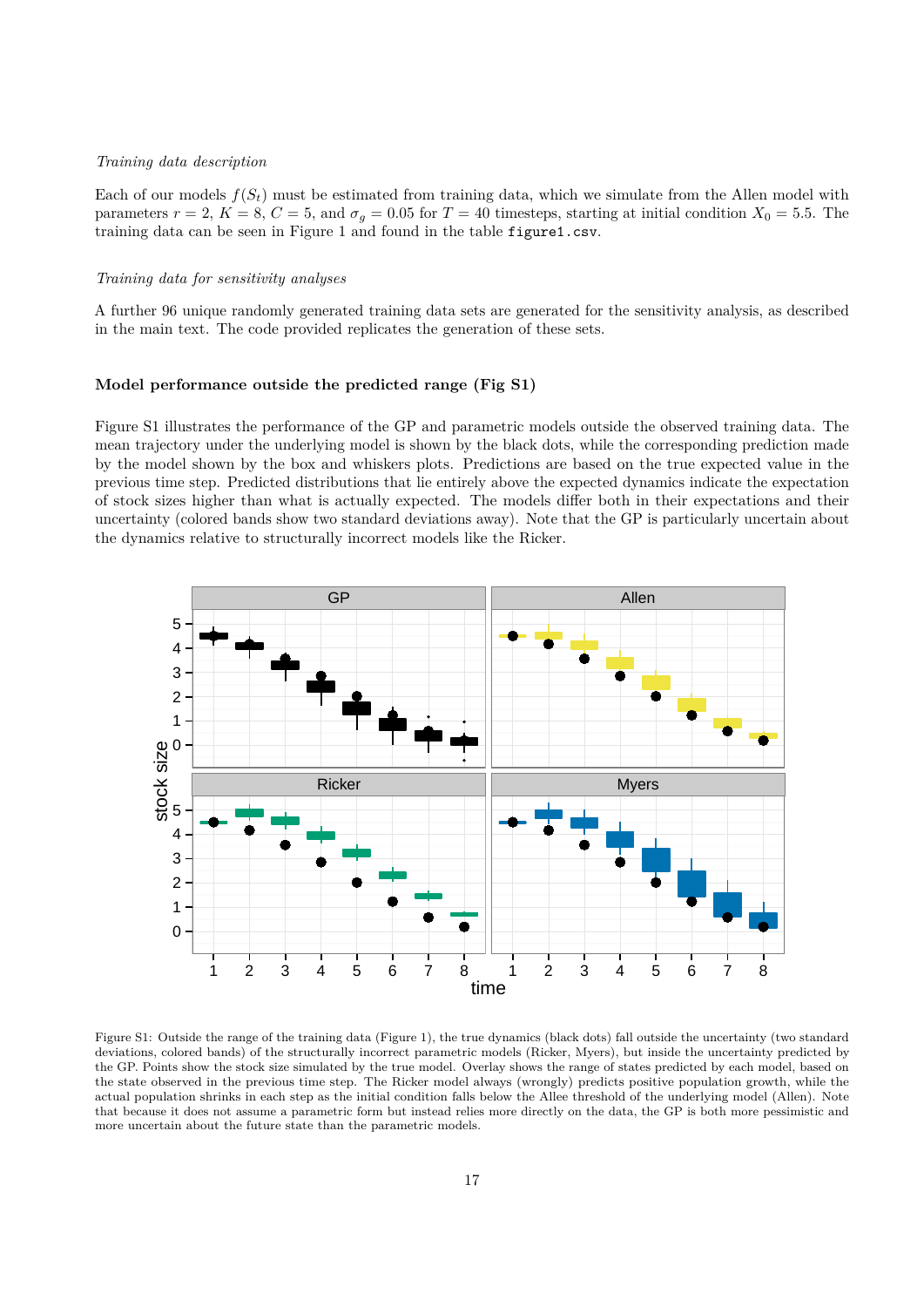# **Further sensitivity analysis (Fig S2 - 3)**

We perform 2 sensitivity analyses. The first focuses on illustrating the robustness of the approach to the two parameters that most influence stochastic transitions across the tipping point: the position of the Allee threshold and the scale of the noise (Fig S2).

Changing the intensity of the stochasticity or the distance between stable and unstable steady states does not impact the performance of the GP relative to the optimal solution obtained from the true model and true parameters. The parametric models are more sensitive to this difference. Large values of  $\sigma$  relative to the distance between the stable and unstable point increases the chance of a stochastic transition below the tipping point. More precisely, if we let *L* be the distance between the stable and unstable steady states, then the probability that fluctuations drive the population across the unstable steady state scales as

$$
\exp\left(\frac{L^2}{\sigma^2}\right)
$$

(see Gardiner (2009) or Mangel (2006) for the derivation).

Thus, the impact of using a model that underestimates the risk of harvesting beyond the critical point is considerable, since this such a situation occurs more often. Conversely, with large enough distance between the optimal escapement and unstable steady state relative to  $\sigma$ , the chance of a transition becomes vanishingly small and all models can be estimated near-optimally. Models that underestimate the cost incurred by population sizes fluctuating significantly below the optimal escapement level will not perform poorly as long as those fluctuations are sufficiently small. Fig S2 shows the net present value of managing under teh GPDP remains close to the optimal value (ratio of 1), despite varying across either noise level or the the position of the allee threshold.



Figure S2: The effect of increasing noise or decreasing Allee threshold levels on the net present value of the fishery when managed under the GPDP, relative to managing under the true model (with known parameters). Other than the focal parameter (stochasticity, Allee threshold), other parameters are held fixed as above to illustrate this effect.

The Latin hypercube approach systematically varies all combinations of parameters, providing a more general test than varying only one parameter at a time. We loop across eight replicates of three different randomly generated parameter sets for each of two different generating models (Allen and Myers) over two different noise levels (0.01 and 0.05), for a total of  $8 \times 3 \times 2 \times 2 = 96$  scenarios. The Gaussian Process performs nearly optimally in each case, relative to the optimal solution with no parameter or model uncertainty (Figure S10, appendix).

|       | r     |       | theta |
|-------|-------|-------|-------|
| set.A | 1.103 | 7.949 | 2.288 |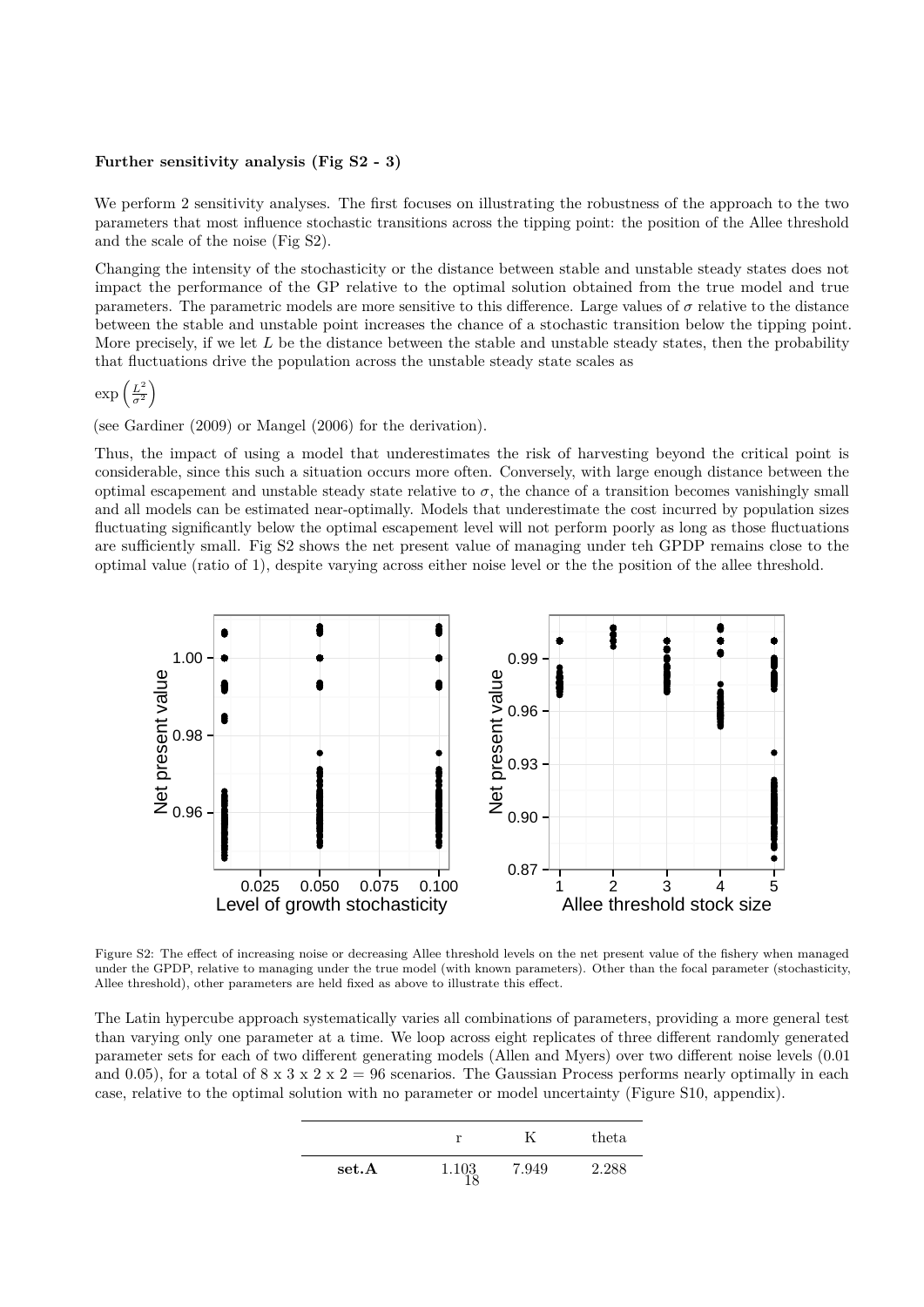|       |       |       | theta |
|-------|-------|-------|-------|
| set.B | 1.485 | 9.775 | 3.524 |

Table S1: Randomly chosen parameter sets for the Allen models in Figure S3.

|       | r     | K     | €     |
|-------|-------|-------|-------|
| set.C | 1.769 | 10.46 | 4.301 |
| set.D | 2.075 | 10.95 | 4.915 |

Table S2: Randomly chosen parameter sets for the Myers models in Figure S3.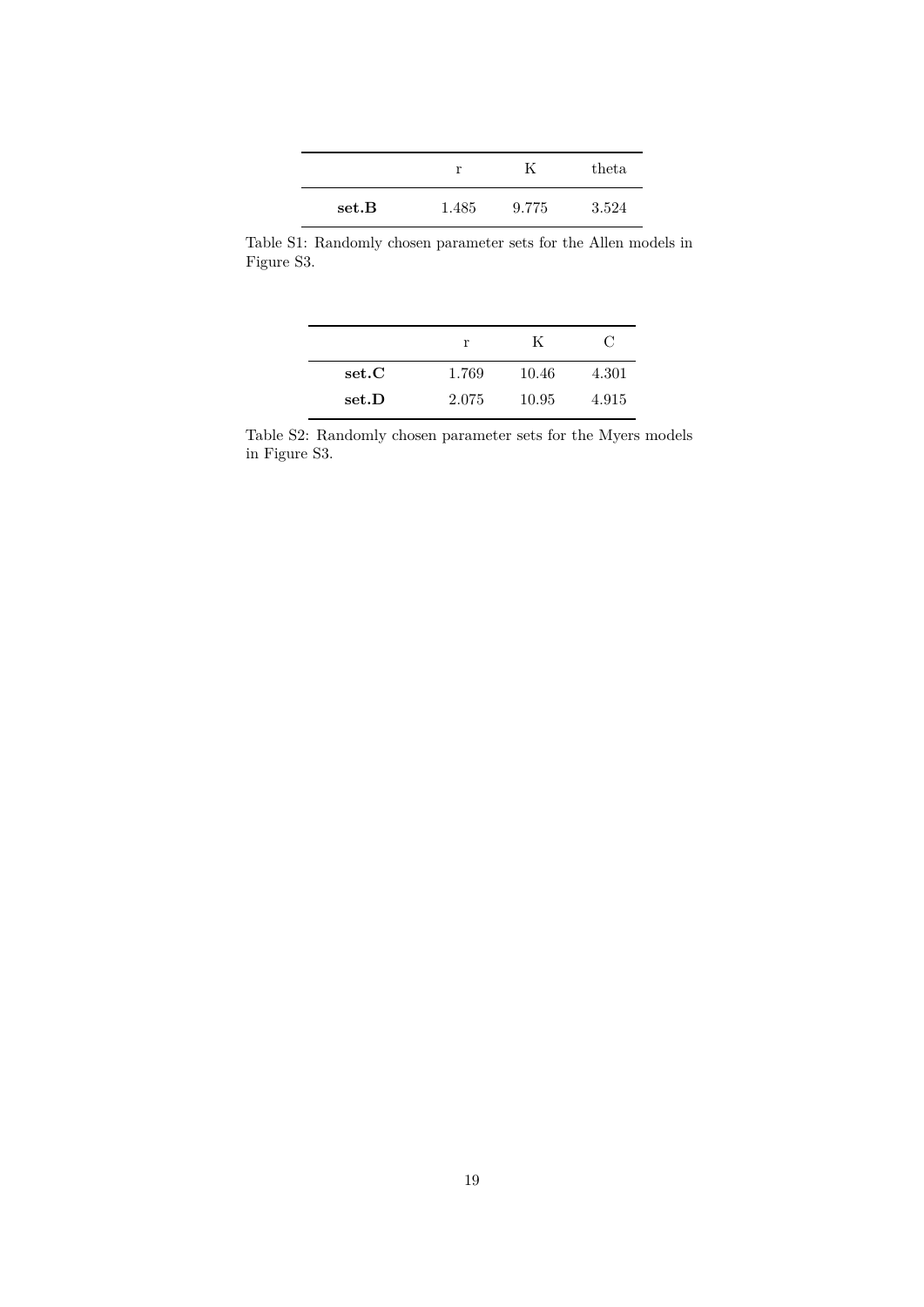

Figure S3: Sensitivity Analysis. Histograms shows the ratio of the realized net present value derived when managing under the GPDP over the optimal value given the true model and true parameters. Values of 1 indicate optimal performance. Columns indicate different models, rows different noise levels, and colors indicate the parameter set used. Grouped over stochastic replicates applying the contol policy and stochastic replicates of training data generated from the model indicated, see raw data for details. Randomly chosen parameter values for the models shown in tables below.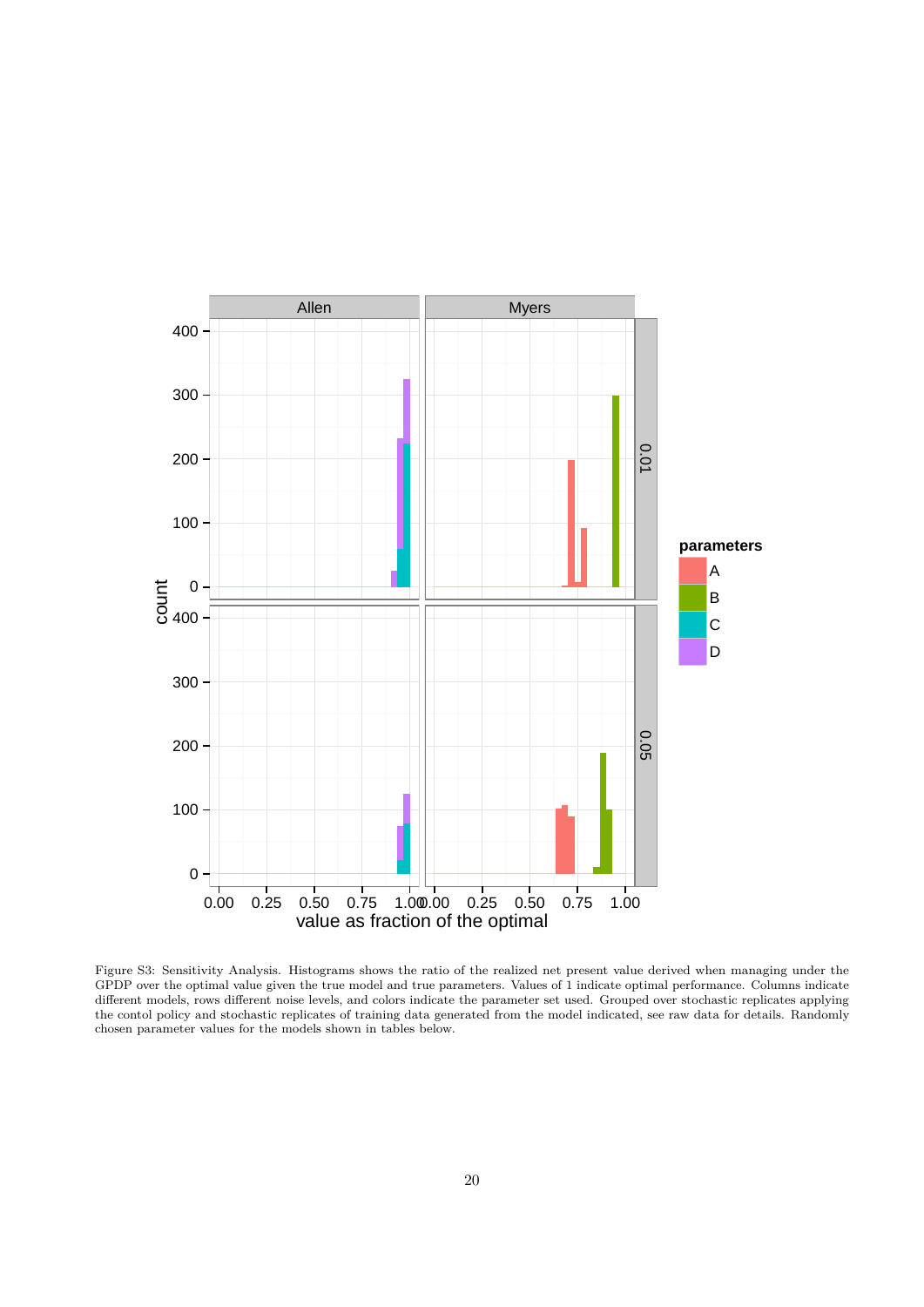# **MCMC analyses**

This section provides figures and tables showing the traces from each of the MCMC runs used to estimate the parameters of the models presented, along with the resulting posterior distributions for each parameter. Priors usually appear completely falt when shown against the posteriors, but are summarized by tables the parameters of their corresponding distributions for each case.

*GP MCMC (Fig S4-5)*



Figure S4: Traces from the MCMC estimates of the GP model show reasonable mixing (no trend) and sampling rejection rate (no piecewise jumps)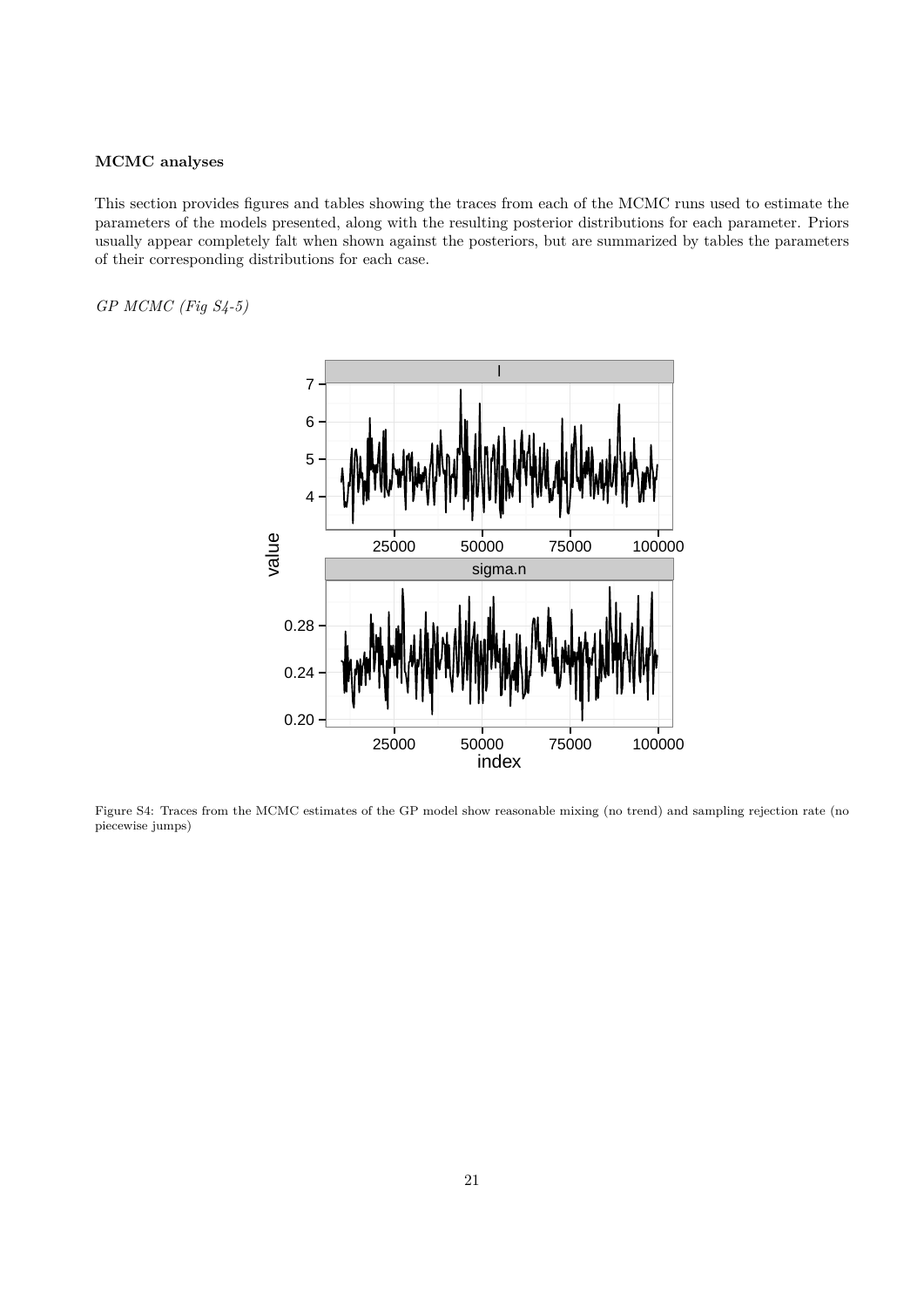

Figure S5: Posterior distributions from the MCMC estimate of the GP model. Prior curves shown in red; note the posterior distributions are significantly more peaked than the priors, showing that the data has been informative and is not driven by the priors.

| parameter | lower.bound | upper.bound |
|-----------|-------------|-------------|
| r         | 0.01        | 20          |
| K         | 0.01        | 40          |
| $\sigma$  | $1e-06$     | 100         |

*Ricker Model MCMC (Fig S6-7)*

Table S3: Parameterization range for the uniform priors in the Ricker model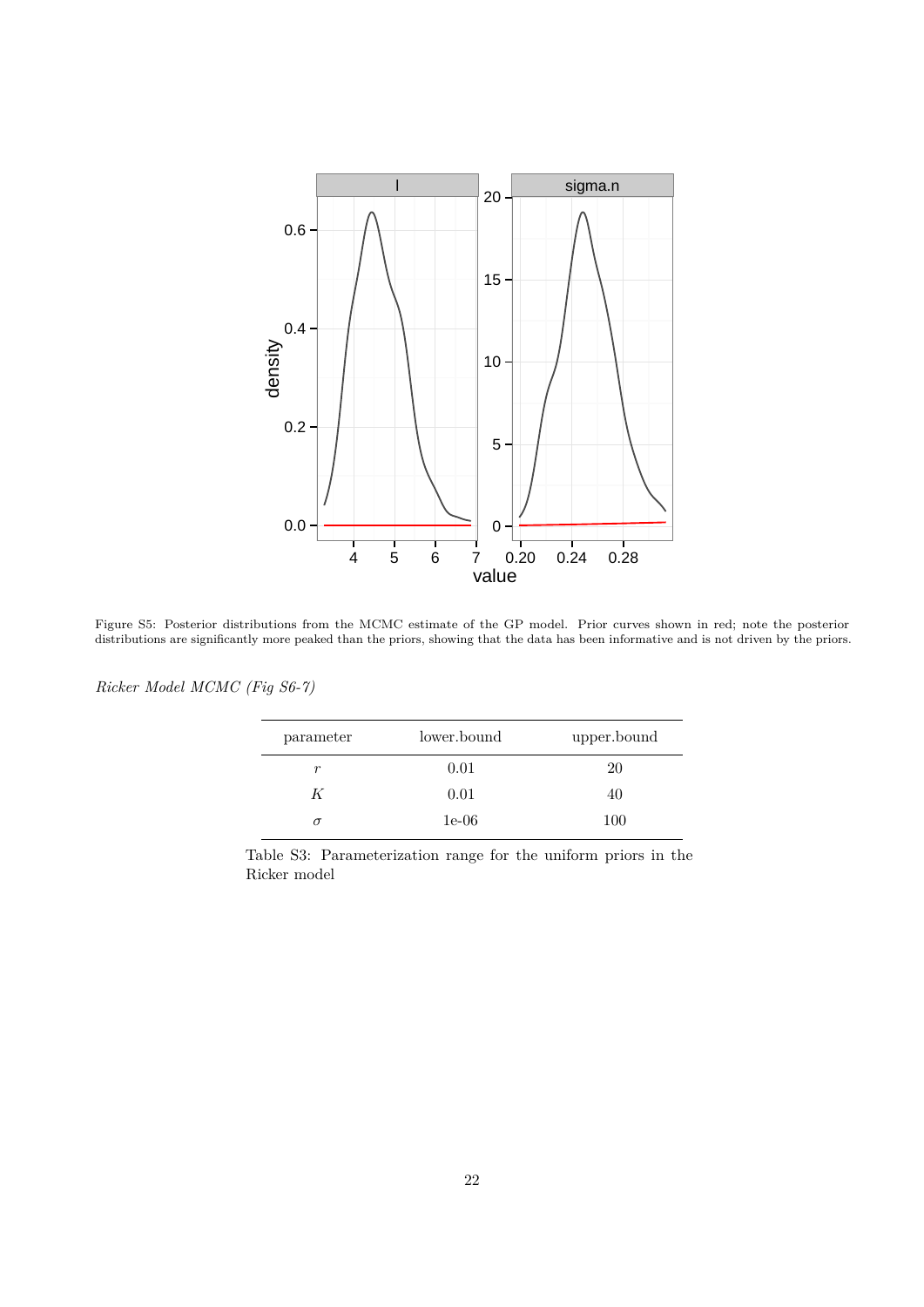

Figure S6: Traces from the MCMC estimates of the Ricker model show reasonable mixing (no trend) and sampling rejection rate (no piecewise jumps). stdQ refers to the estimate of  $\sigma$ ; deviance is -2 times the log likelihood.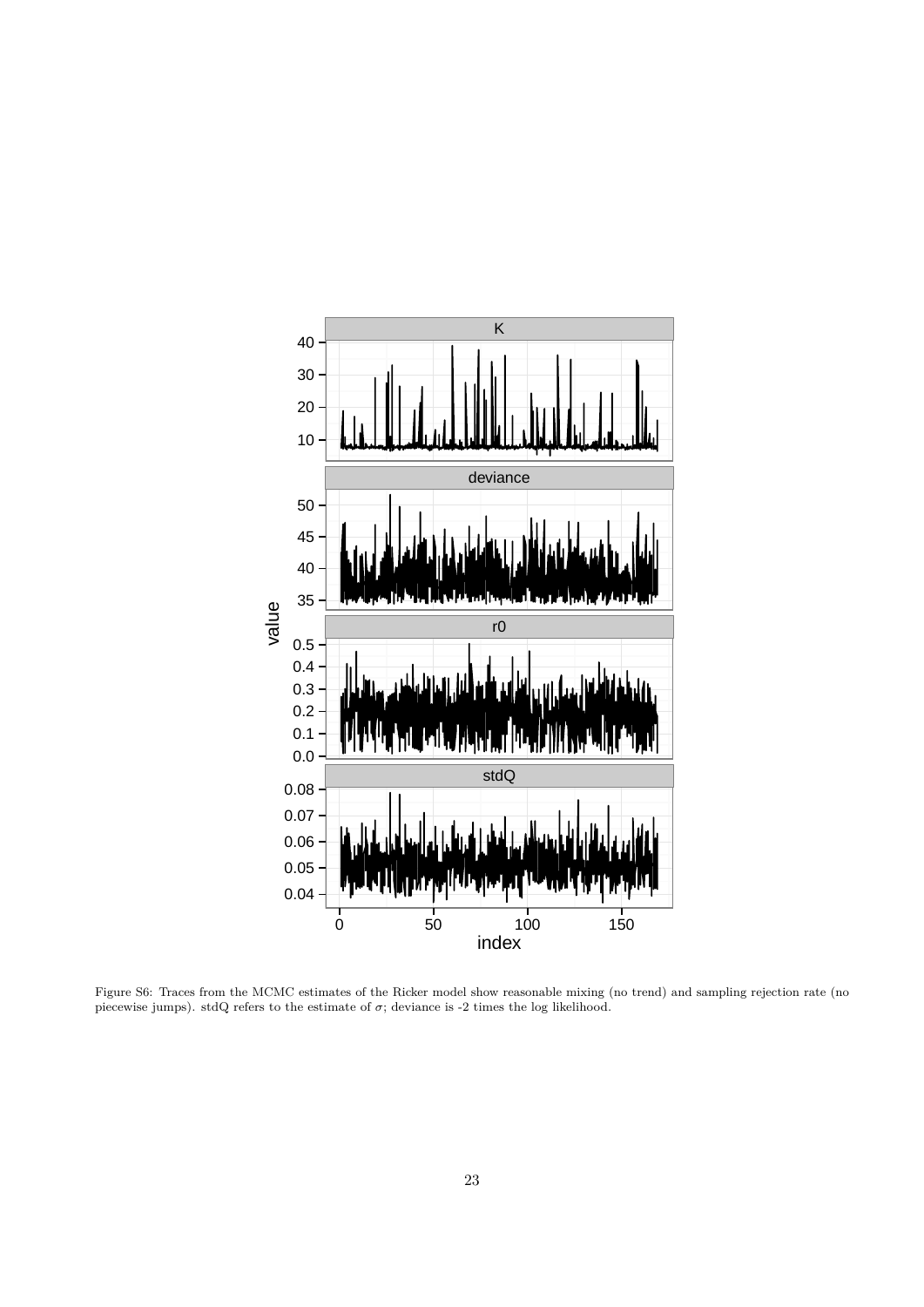

Figure S7: Posteriors from the MCMC estimate of the Ricker model. Note that the model estimates a carrying capacity *K* very close to the true equilibrium where most of the observations were made, but is less certain about the growth rate.

| parameter | lower.bound | upper.bound |
|-----------|-------------|-------------|
| r         | $1e-04$     | 10          |
| K         | $1e-04$     | 40          |
| θ         | $1e-04$     | 10          |
| $\sigma$  | $1e-06$     | 100         |

*Myers Model MCMC (Fig S8-9)*

Table S4: Parameterization range for the uniform priors in the Myers model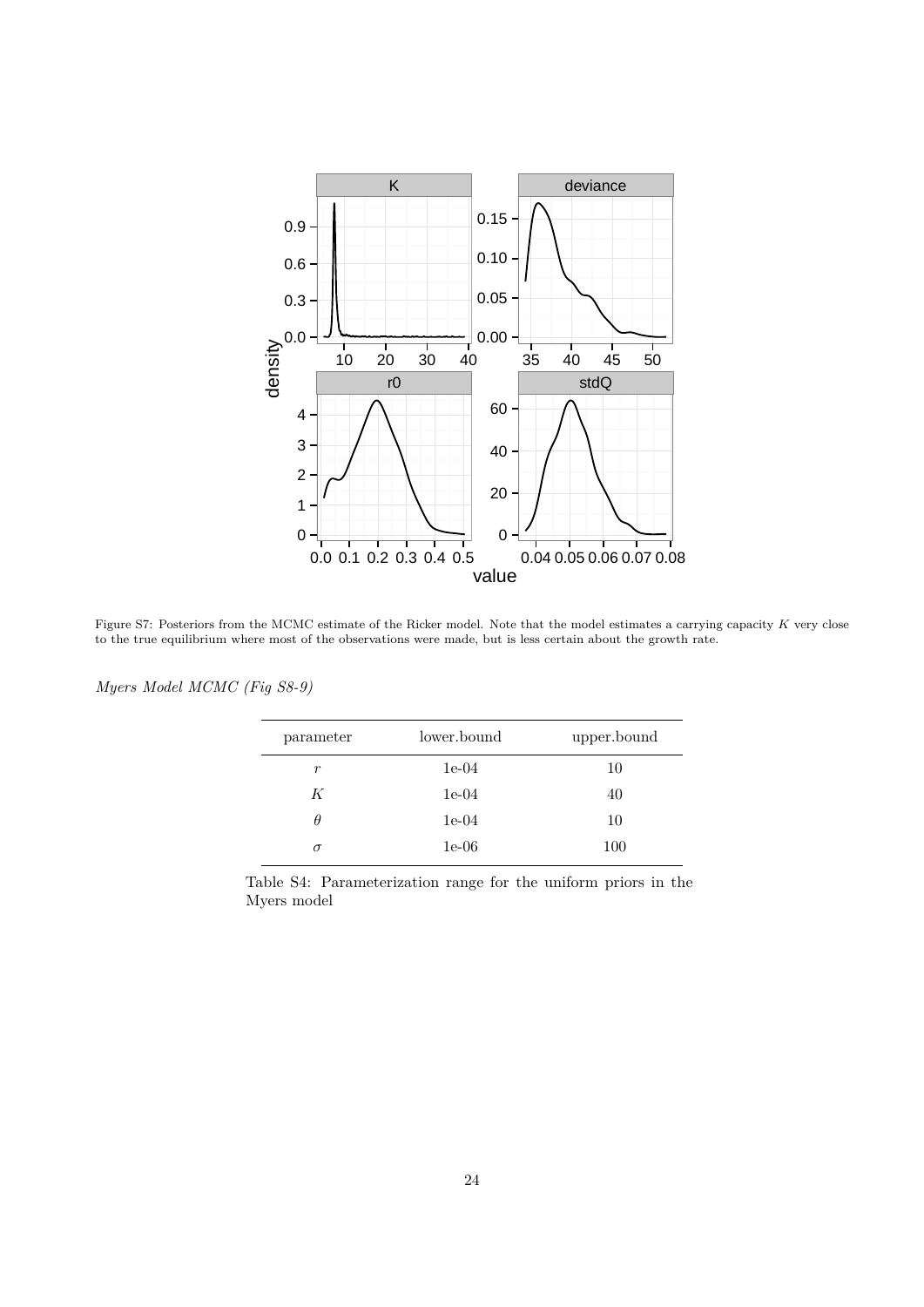

Figure S8: Traces from the MCMC estimates of the Myers model show reasonable mixing (no trend) and sampling rejection rate (no piecewise jumps). stdQ refers to the estimate of  $\sigma$ ; deviance is -2 times the log likelihood.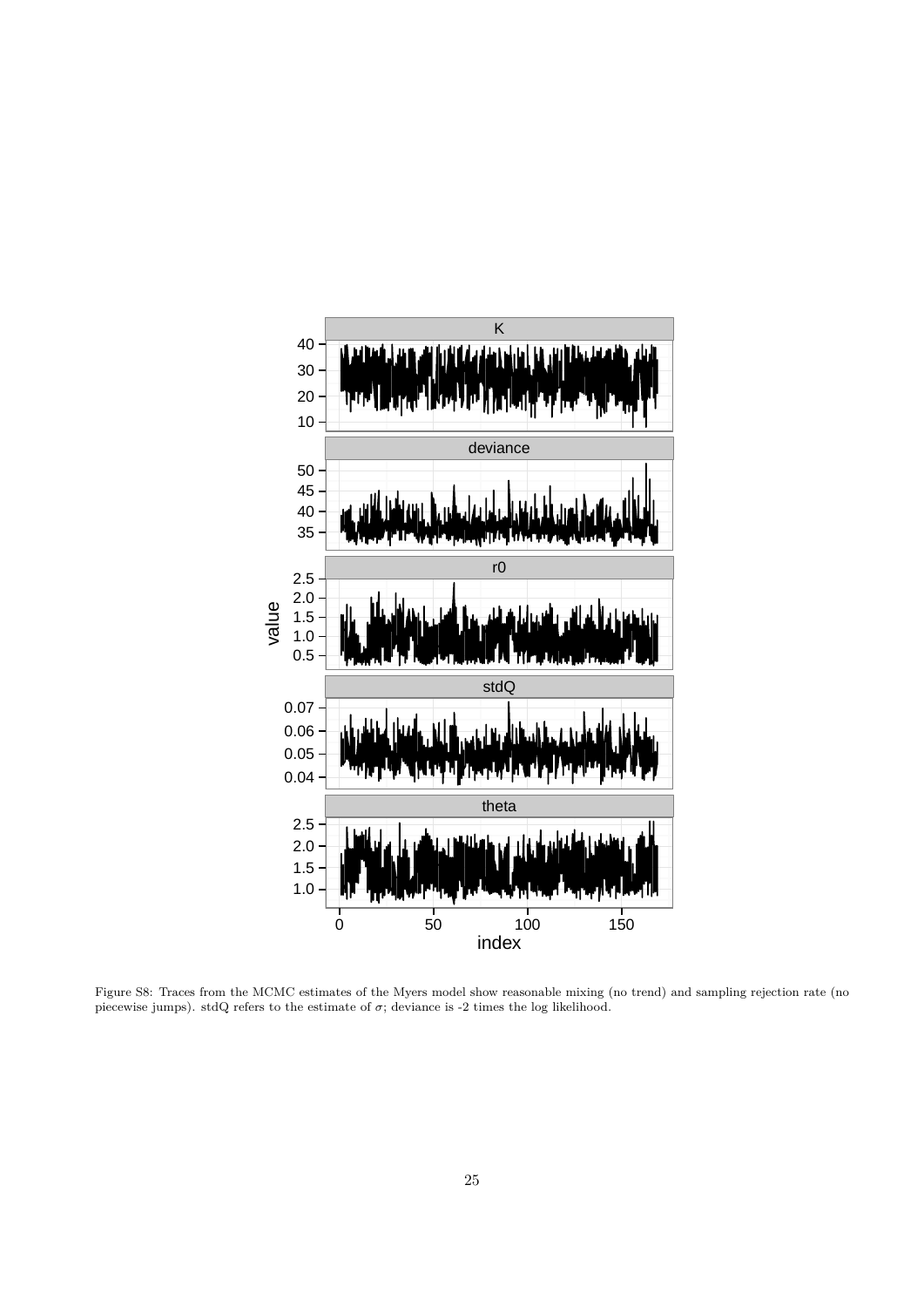

Figure S9: Posterior distributions from the MCMC estimates of the Myers model. Note that with more free parameters, the posteriors reflect greater uncertainty. In particular, the parameter *θ* includes values both above 2, resulting in a tipping point, and below 2, where no tipping point exists in the model. Though the dynamic program will integrate over the full distribution, including those values corresponding to tipping points, the weight of the model lies in the region without tipping points.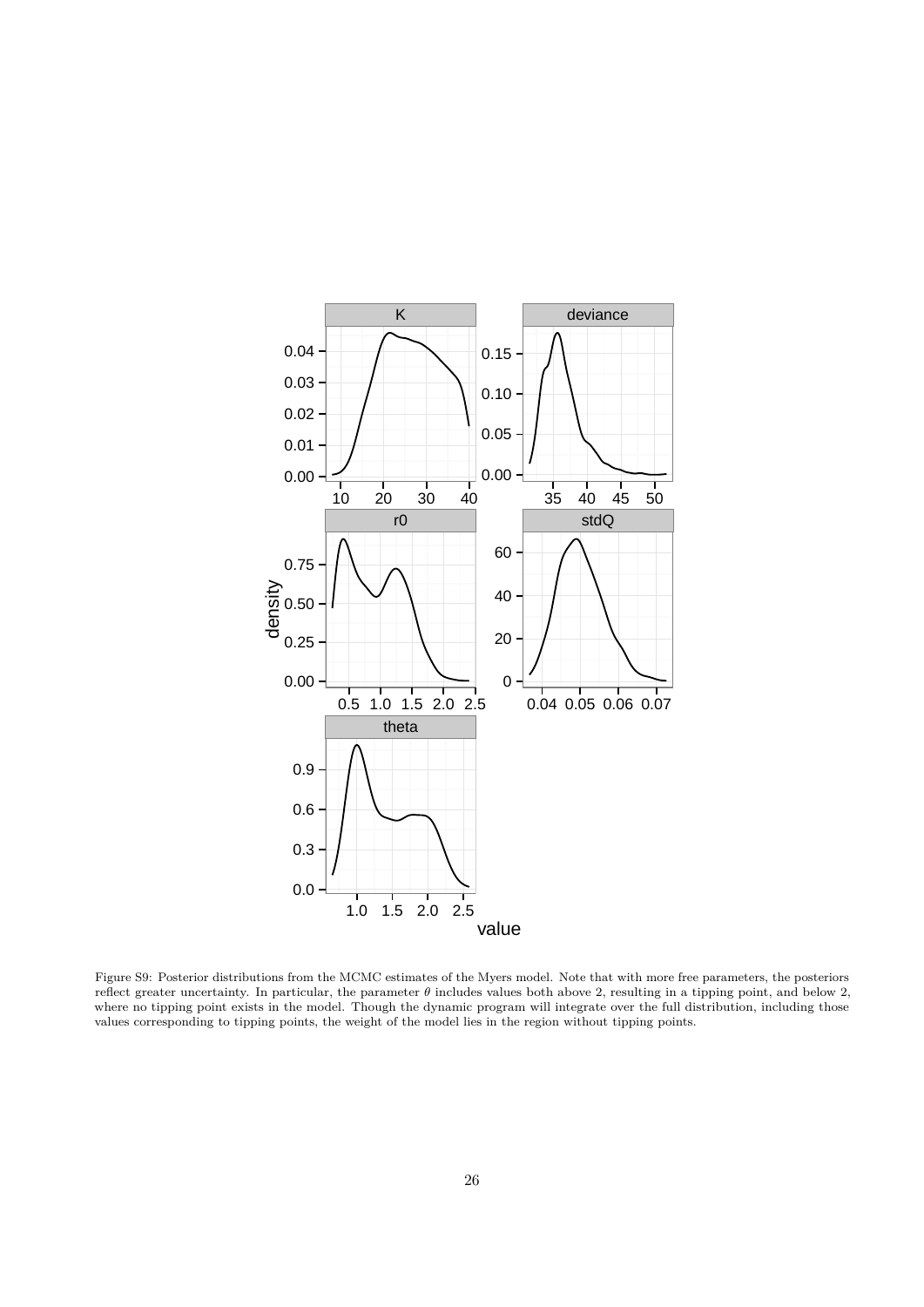

Figure S10: Traces from the MCMC estimates of the Allen model show reasonable mixing (no trend) and sampling rejection rate (no piecewise jumps). stdQ refers to the estimate of  $\sigma$ ; deviance is -2 times the log likelihood.

| parameter | lower.bound | upper.bound |
|-----------|-------------|-------------|
| r         | 0.01        | 6           |
| K         | 0.01        | 20          |
| $X_C$     | 0.01        | 20          |
| σ         | $1e-06$     | 100         |

Table S5: Parameterization range for the uniform priors in the Allen model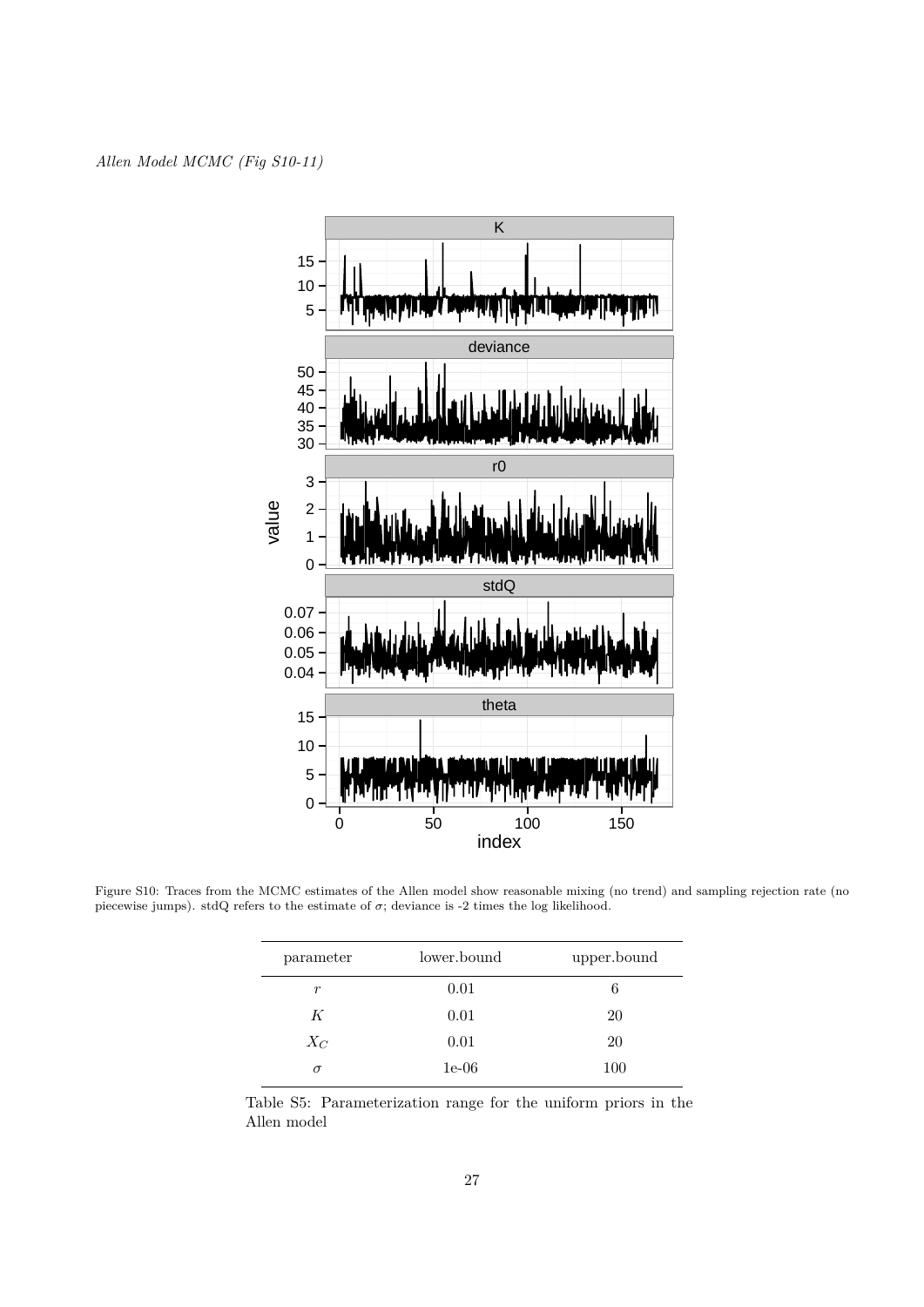

Figure S11: Posteriors from the MCMC estimate of the Allen model. The Allen model is the structurally correct model. Despite potential identfiability issues in distinguishing between the stable and unstable points ( $K$  and  $\theta$  respectively), the posterior estimates successfully reflect both the the upper stable point (*K*), as well as the significant probabilty of a tipping point (*θ*) somewhere between *K* and extinction (0).